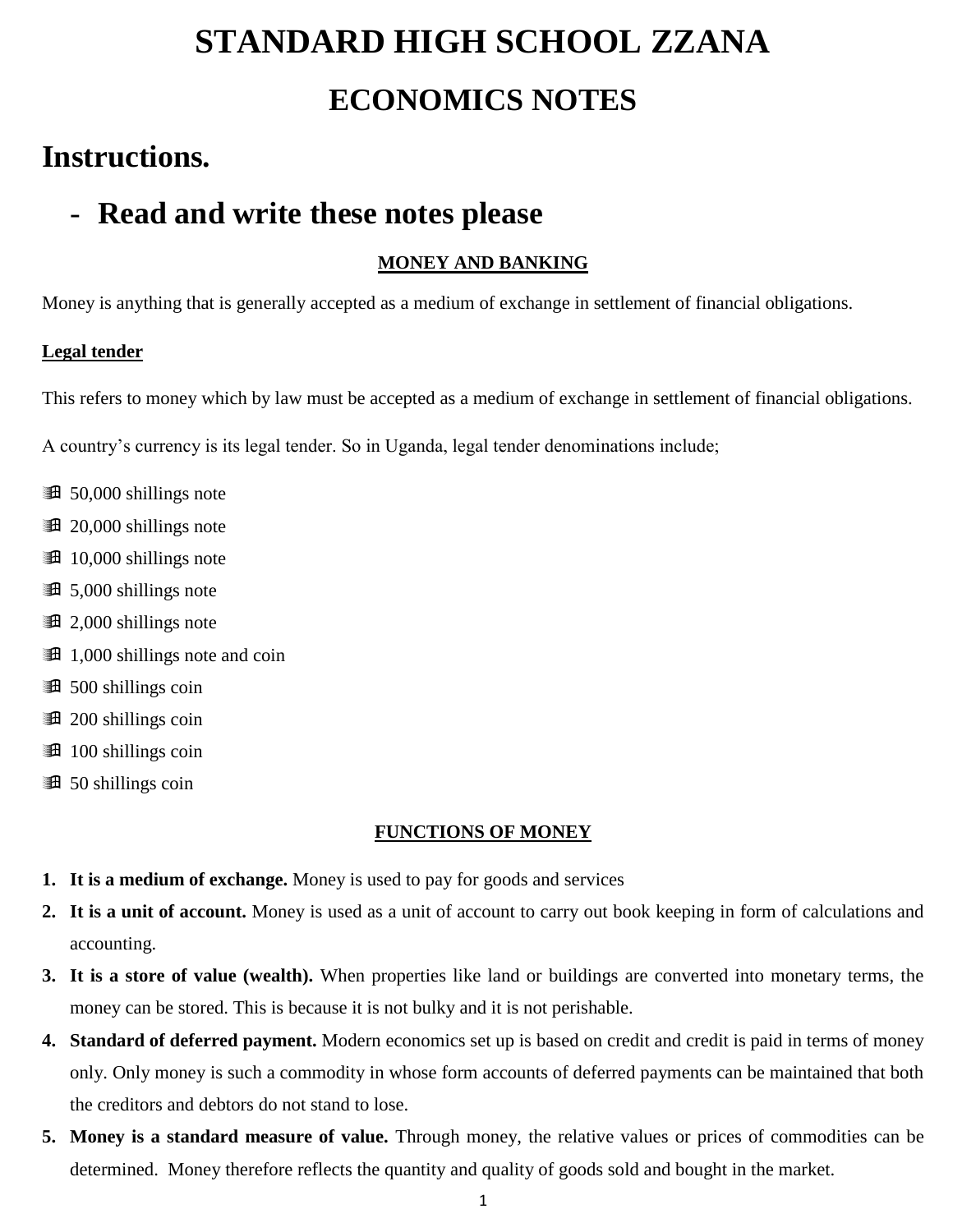## **CHARACTERISTICS OF GOOD MONEY**

- **Example 3** Should be generally accepted
- **Example 3 Should be divisible**
- **B** Should be portable
- **Exercise** Should be durable/ long lasting
- **Exercise** Should be homogeneous/ similar
- **B** Should remain stable in value for long
- **B** Should not easily be forged
- **B** Should be relatively scarce
- **Example 1** Should be malleable (easy to design and print by the monetary authority)
- **B** Should be easily recognized.

## **BARTER TRADE**

Barter trade is a system of exchange where there is direct exchange of goods for goods, goods for services or services for services.

## **ADVANTAGES OF BARTER TRADE**

- 1. **Barter trade system saves foreign exchange that is scarce especially in LDCs** hence devoted to other uses.
- 2. **It reduces balance of payments problems in LDCs** by reducing their foreign exchange expenditure abroad.
- 3. **It promotes specialization** because countries are assured of exchanging with others.
- 4. **It widens the market for commodities.** This is because one does not need money in order to have a commodity.
- **5. It expands friendly relationships between countries and their citizens.**
- 6. **It shortens the trade process** because it is more direct.
- 7. **It is not inflationary** because there is no use of money.
- 8. **It facilitates trade among small countries** and increases their share in international trade.
- 9. Etc.

## **DISADVANTAGES**

- **1. The problem of double coincidence of wants.** It was very difficult to get one who has got what you want and at the same time willing to exchange it for what you have.
- **2. Indivisibility of some commodities.** Some commodities could not be divided up into small units to effect small transactions e.g. if one had a cow for exchange but another one had a tin of beans and needed 2kg of beef, then it became difficult to get them from a cow.
- **3. Difficulty in determining the exchange rates** for example how many cocks for a cow.
- **4. Some commodities were perishable** which made future trade impossible.
- **5. Limited storage facilities** since some goods are bulky and others are perishable.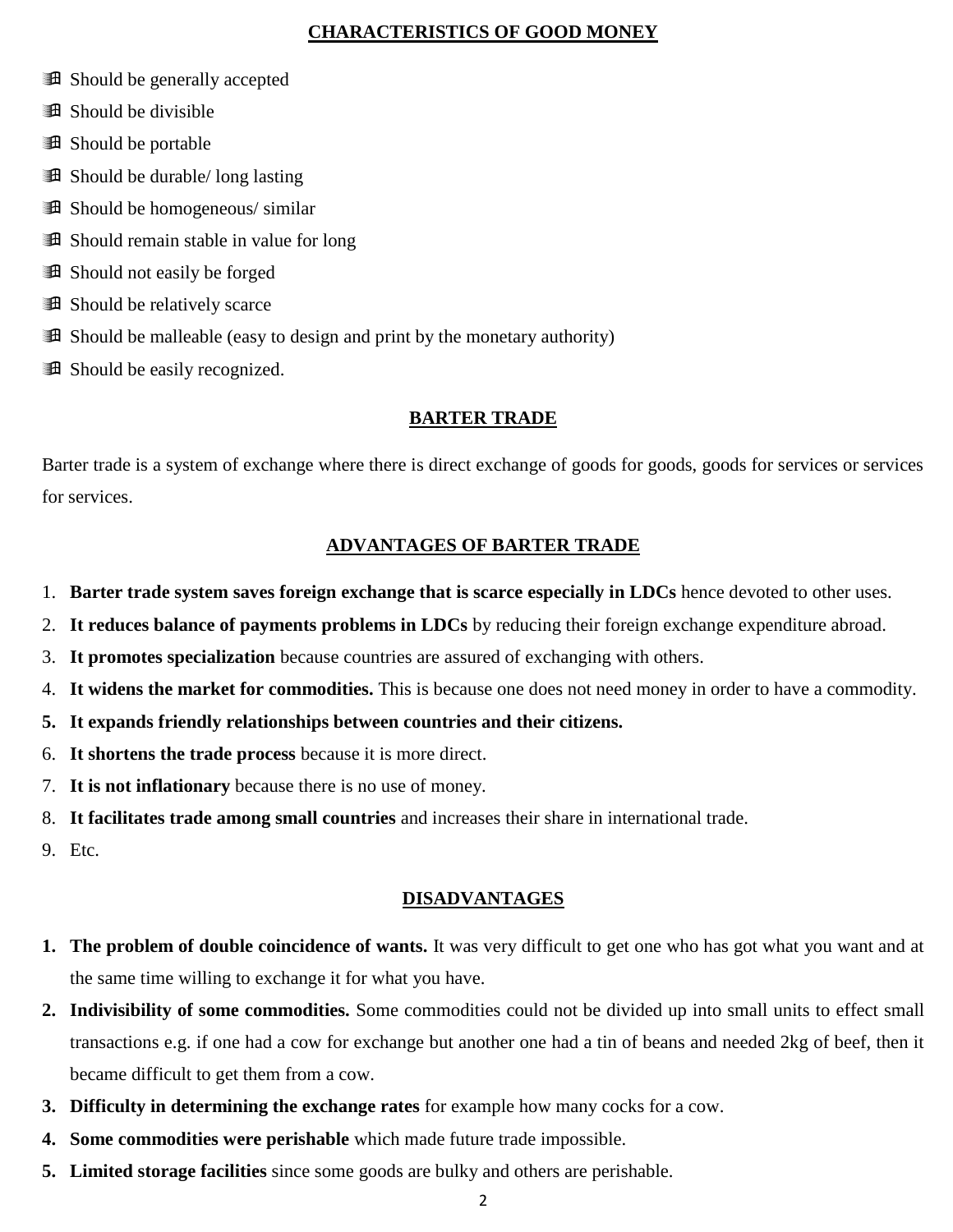- **6. Difficulty in transportation** given the bulkiness of some products and existence of poor roads.
- **7. Barter trade system encourages dependence of one economy on another** and in case of conflicts, a country may suffer.
- **8. The barter system restricted the number of transactions that could take place.**

## **ASSIGNMENT**

Read and make notes about evolution of money.

## **CONCEPTS USED IN RELATION TO MONEY**

## **1. Currency**

This is money in form of paper notes and coins commissioned by a particular country to facilitate the exchange of goods and services and settlement of debts within the country. For example Uganda's currency is a shilling, Japan – Yen, British – Pound, South Africa – Rand.

## **2. Legal tender**

This refers to money which by law must be accepted as a medium of exchange in settlement of financial obligations

## **3. Token money**

This is money whose intrinsic value is less than the <u>face value</u>.

## NOTE

- **1. Intrinsic value is one which when the same coin is melted and that metal is sold the cost of that.**
- **2. Face value is the value written on the coin/ currency.**
- **3.** If face value = intrinsic value  $\rightarrow$  intrinsic money.

## **4. Commodity money**

This is money in terms of the value of commodities. For example salt, corn, tobacco, etc.

## **5. Fiat money**

This is money issued on the directive of the government irrespective of the level of economic activity (money printed by the central bank on government orders).

## **6. Fiduciary issue**

This is money issued by the central bank at its discretion and is not backed by gold or foreign reserves.

## **7. Quasi (near) money**

These are financial assets which can easily be turned into money e.g. cheques, treasury bills, postal orders, etc.

## **8. Narrow money**

This is currency in the hands of the public plus demand deposits in commercial bank.

## **NOTE**

## **Demand deposits is money deposited on current accounts.**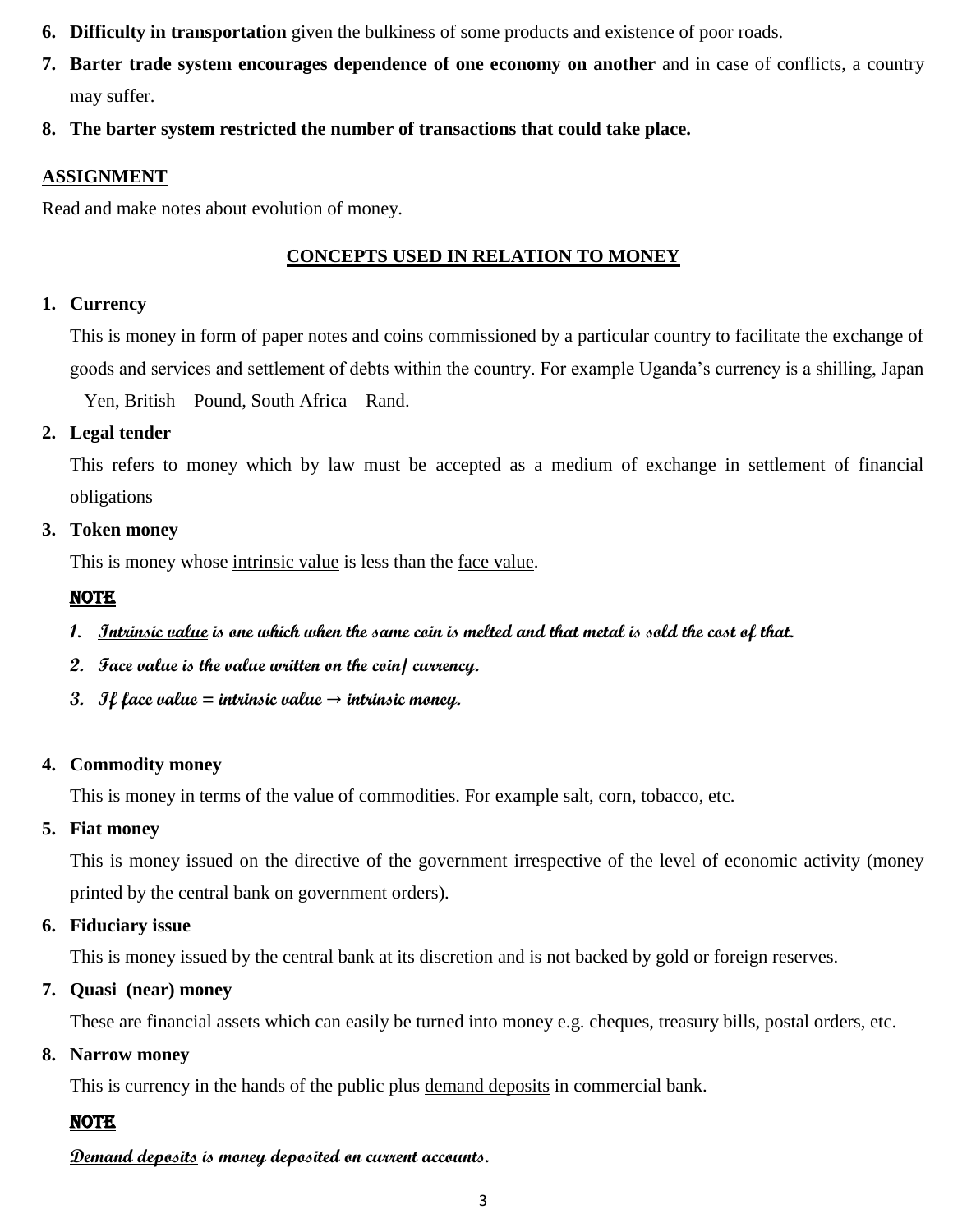### **9. Broad money**

This is the sum of currency in circulation, demand deposits, savings and time deposits.

### **10. Nominal value of money**

This refers to the monetary (face) value of money for example  $1000/=$ .

#### **11. Real money value (value of money)**

Value of money refers to the amount of goods and services a unit of money can purchase.

## **OR**

It is the purchasing power of a unit of money.

Real money value = Nominal money value Price index

The value of money depends on the following;

**Example 3** General Price level/ rate of inflation.

The velocity of circulation of money

The quantity of goods and services available.

**A** Amount of money in circulation

**Example 3** Government policy e.g. devaluation.

#### **12. Convertible (hard) currency**

This is currency which can be exchanged for other currencies and it is internationally accepted in carrying out transactions e.g. pound, dollar, etc.

#### **13. Soft (managed) currency**

This is currency which is used only within the country and cannot be accepted in carrying out international transactions e.g. Uganda shillings.

#### **14. Foreign reserves**

Foreign reserves refer to the total of foreign currencies, gold and special drawing rights kept/ held by a country (in its central bank) that can be used to make international payments.

#### **INTEREST**

Interest refers to the monetary reward/ payment to capital as a factor of production for its contribution in the production process.

#### **INTEREST RATE**

Interest rate refers to the proportion of capital borrowed that must be paid to the lender in addition to the principal as a reward to capital as a factor of production.

## **FACTORS THAT INFLUENCE INTEREST RATES IN MY COUNTRY**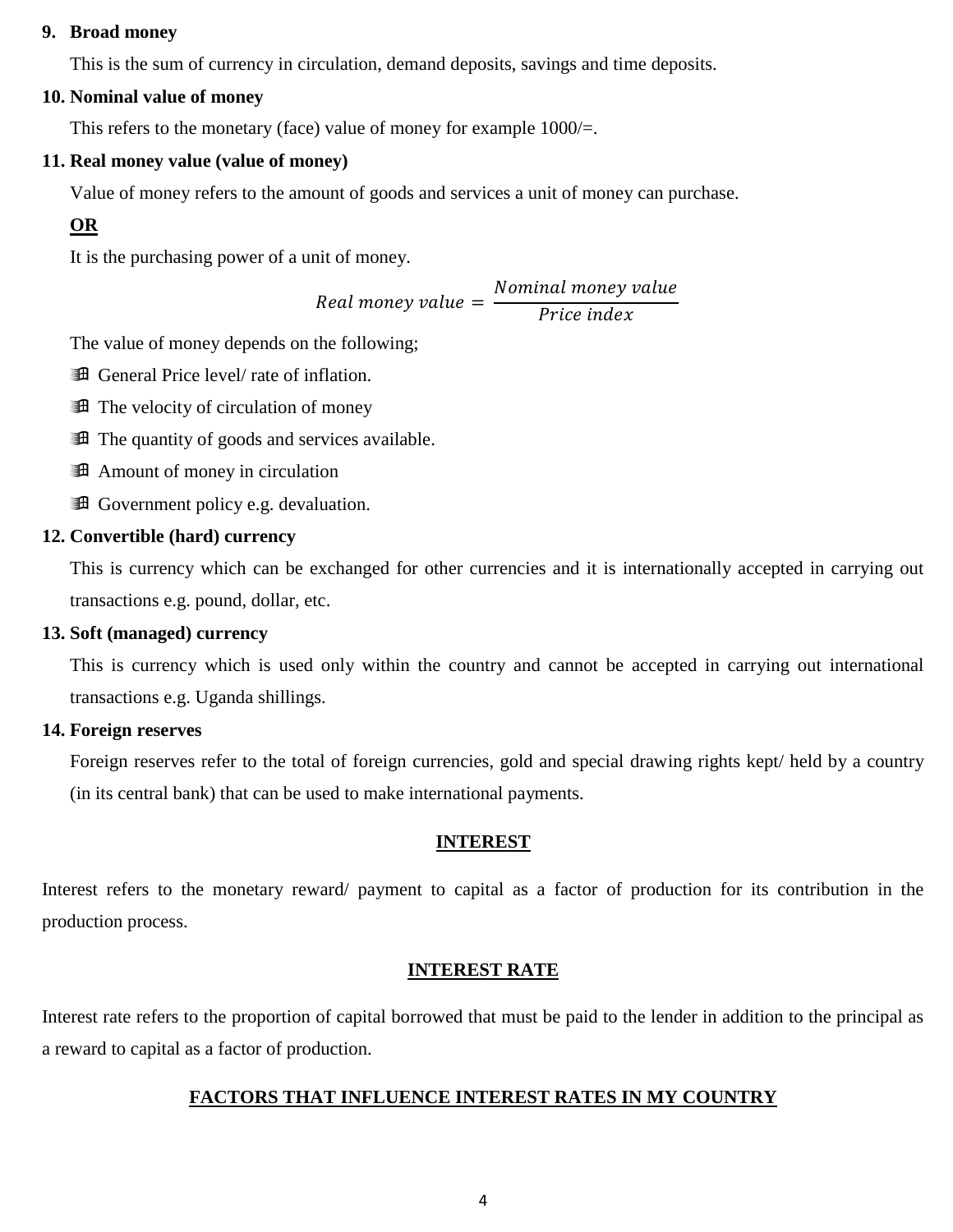- **1. The supply of loanable funds.** Loanable funds refer to the amount of money available in financial institutions for lending purposes. The higher the supply of loanable fund, the lower the interest rate and the lower the supply of loanable funds, the higher the interest rate.
- **2. The demand for loans.** The higher the demand, the higher the interest rate and the lower the demand, the lower the interest rate.
- **3. Government policy towards lending (Bank rate).** The government reduces the rate so as to stimulate economic growth. By reducing the rate, consumers borrow and spend more and the growth rate increases. To avoid over heating of the economy, the government increases the rate again.
- **4. Objective of the lender.** Various lending institutions charge different interest rates. Greed for profits by the institutions leads to high interest rate and where institutions are not greedy for profits, the interest rate is low.
- **5. Size of the loan.** The smaller the size of the loan, the higher the interest rate and vice versa.
- **6. Period of loan repayment.** The longer the period, the higher the interest rate and the shorter the period, the lower the interest rate.
- **7. The rate of inflation.** The higher the rate of inflation, the higher the interest rate and the lower the inflation rate, the lower the interest rate.
- **8. Number of financial institutions.** The greater the number of financial institution, the lower the interest rate and the smaller the number of financial institutions, the higher the interest rate.

## **ASSIGNMENT**

Mention the factors that have led to high interest rates in your country.

## **Solution**

- **Example 1** Low supply of loanable funds.
- **H** High demand for loanable funds
- **E** Unfavourable government policy
- The greed for profits by financial institutions.
- **Example 3** Small amount of the loan required.
- **Example 1** Long term loan required.
- **H** High rate of inflation.
- Few financial institutions in the country.

#### **WHY INTEREST IS PAID OR CHARGED**

- Reward for savings. That is interest is paid to reward those who postpone their consumption to the future.
- **T** To encourage individuals to save.
- **If is charged for management. That is it is paid to meet the expenses of the lending institution e.g. files, stationery,** man-power, etc.
- It is paid for use of loanable funds.
- It is charged for inconvenience to cover the opportunity cost of lending.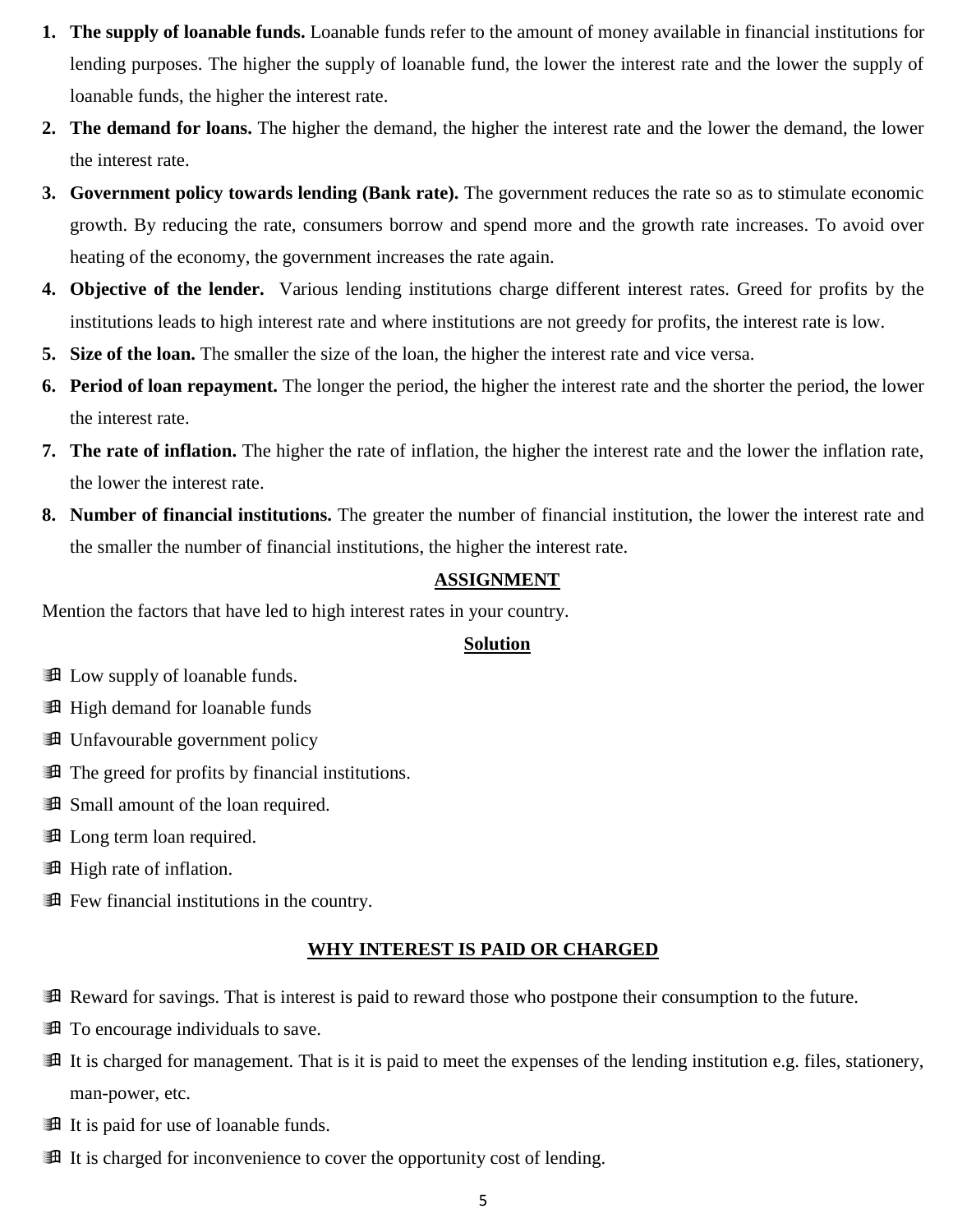**If** It is a charge for risk taking e.g. parting with cash involves the risk of losing it.

### **LIQUIDITY**

Liquidity as used in economics means the ease with which an asset can be changed into cash.

Liquidity in my country is desired for the following reasons;

- **The Contract Contract Contract Contract Contract Contract Contract Contract Contract Contract Contract Contract Contract Contract Contract Contract Contract Contract Contract Contract Contract Contract Contract Contract C**
- **The To meet unforeseen circumstances (Precautionary motive)**
- **Example 3** For speculative motive

#### **DEMAND FOR MONEY (LIQUIDITY PREFERENCE)**

Liquidity preference is the desire by individuals to hold assets/ wealth in cash form or near cash form (rather than investing it).

The demand for money has been variously explained by different economists hence the theories of money demand.

#### **THEORIES OF MONEY DEMAND**

There are three theories of money demand namely;

- 1. Classical quantity theory of money demand
- 2. Keynes' liquidity preference theory (Keynesian theory of money demand)
- 3. Friedman's modern quantity theory.

## **THE CLASSICAL QUANTITY THEORY OF MONEY DEMAND**

The theory was advanced by Irving Fisher and other classical economists such as Adam Smith and Ricardo.

The quantity theory of money states that the general price level in an economy is determined by the quantity of money assuming that the velocity of circulation of money (V) and the level of transactions (T) are constant.

#### **OR**

The quantity theory of money states that the general price level in an economy tends to vary directly with the quantity of money and velocity of circulation of money and inversely with the volume of transactions.

#### **OR**

The quantity theory of money states that an increase in money supply leads to a proportionate increase in the general price level provided the velocity of circulation of money and the level of transactions remain constant.

The theory is represented by the equation

$$
MV = PT \ or \ P = \ \frac{MV}{T}
$$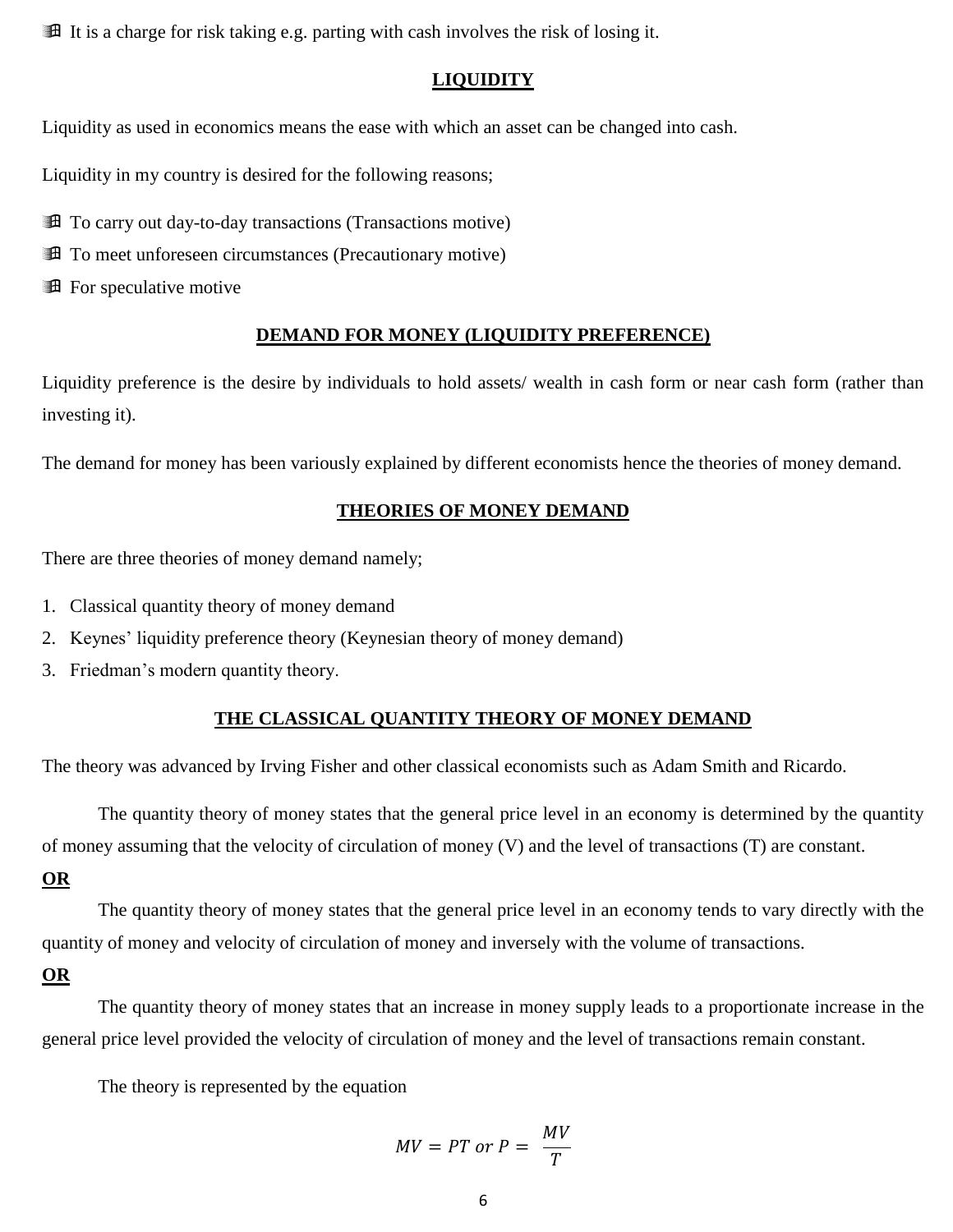Where  $M =$ Quantity of money

 $V =$  Velocity of circulation of money

 $P =$  General Price level

 $T =$ Level of transactions

A change in any of the variables will influence the price. According to the theory, M and V vary directly while T varies inversely with P.

#### **Example**

Given that the quantity of money in an economy is shs 1,000,000, its velocity of circulation is 20 and the number of transactions made are 250. Calculate the general price level in an economy.

#### **Solution**

Given that  $M =$ shs 1,000,000  $V = 20$  $T = 250$  $P = ?$ From  $P = \frac{MV}{T}$ T  $=$  shs  $($  $1,000,000 \times 20$  $\frac{1}{250}$ )  $P =$ shs 80,000

#### **ASSIGNMENT**

1. Given that the volume of money in an economy is £ 20 billion; total level of transactions is £ 250 and the transactions velocity of money is 20; calculate the general price level in the economy.

(04 marks)

- 2. a) State Irving Fisher's equation of exchange. (02 marks)
	- b) How is the value of money determined in Fisher's equation of exchange? (02 marks)

#### **ASSUMPTIONS OF THE QUANTITY THEORY OF MONEY**

- $\mathbb{R}$  Velocity of circulation of money is constant.
- The level of transactions is constant.
- $\mathbb{H}$  All transactions take place using money as a medium of exchange.
- Assumes the general price level which is directly proportional to the amount of money in circulation.
- **Example 3** Assumes that money is only demanded for transactions motive.
- $\mathbb H$  Assumes that the four variables M, V, P and T are independent of each other.
- Assumes that excessive money supply is the only cause of inflation.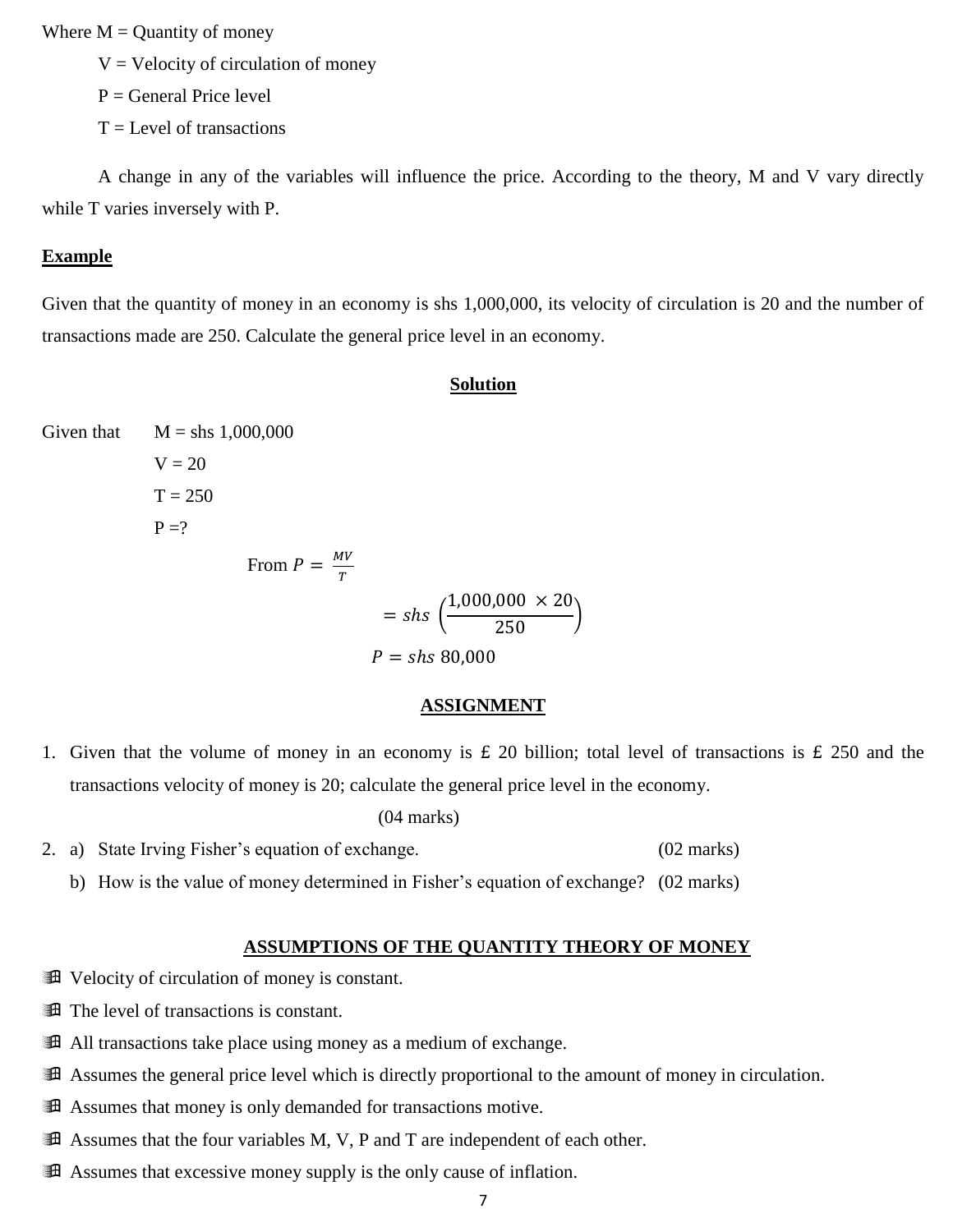## **RELEVANCY OF THE THEORY**

The theory is relevant to a small extent.

- 1. Price directly depends on the amount of money in circulation i.e. an increase in the amount of money in circulation leads to an increase in price and vice versa.
- 2. Price directly depends on the velocity of circulation of money i.e. an increase in velocity of circulation of money leads to an increase in price and vice versa.
- 3. Price level is inversely related to the level of transactions i.e. an increase in the level of transactions leads to a decrease in the price level and vice versa.

## **LIMITATIONS OF THE QUANTITY THEORY OF MONEY**

The theory is irrelevant to a larger extent because of the following reasons.

- 1. There is no general price level but rather a series of price levels.
- 2. It ignores the influence of the rate of interest yet it is vital in relation to money and its demand.
- 3. The theory does not take into account the demand for money (it only looks at money supply).
- 4. The theory only attempts to explain changes in the value of money but does not show how the value of money is determined.
- 5. Sometimes an excessive money supply does not lead to inflation when marginal propensity to save (MPS) is high as this reduces the velocity of circulation of money making prices to fall.
- 6. Where a country has many unemployed resources, an increase in money supply to exploit them increases domestic output hence reducing scarcity making prices to fall or not change at all.
- 7. The theory ignores haggling/ bargaining between buyers and sellers to reach an agreeable price.
- 8. The theory does not consider government intervention in the determination of price through setting up minimum or maximum price.
- 9. The theory does not take into account other causes of price increment like rising cost of production, natural calamities, excessive issuance of currency, etc.
- 10. It is not a theory but just a truism. It only merely shows that M, V, P and T are related but it does not show how each variable relates or impacts on the other.
- 11. It ignores barter trade. It only considers exchange through use of money.
- 12. It only considers the transactions motive of holding money and ignores the speculative and precautionary motives of money demand.
- 13. The four variables M, V, P and T are not independent of one another as the theory assumes because a change in one induces change in others.
- 14. The theory assumes that the velocity of circulation of money (V) and the level of transactions (T) are constant but this is not true in real life situation.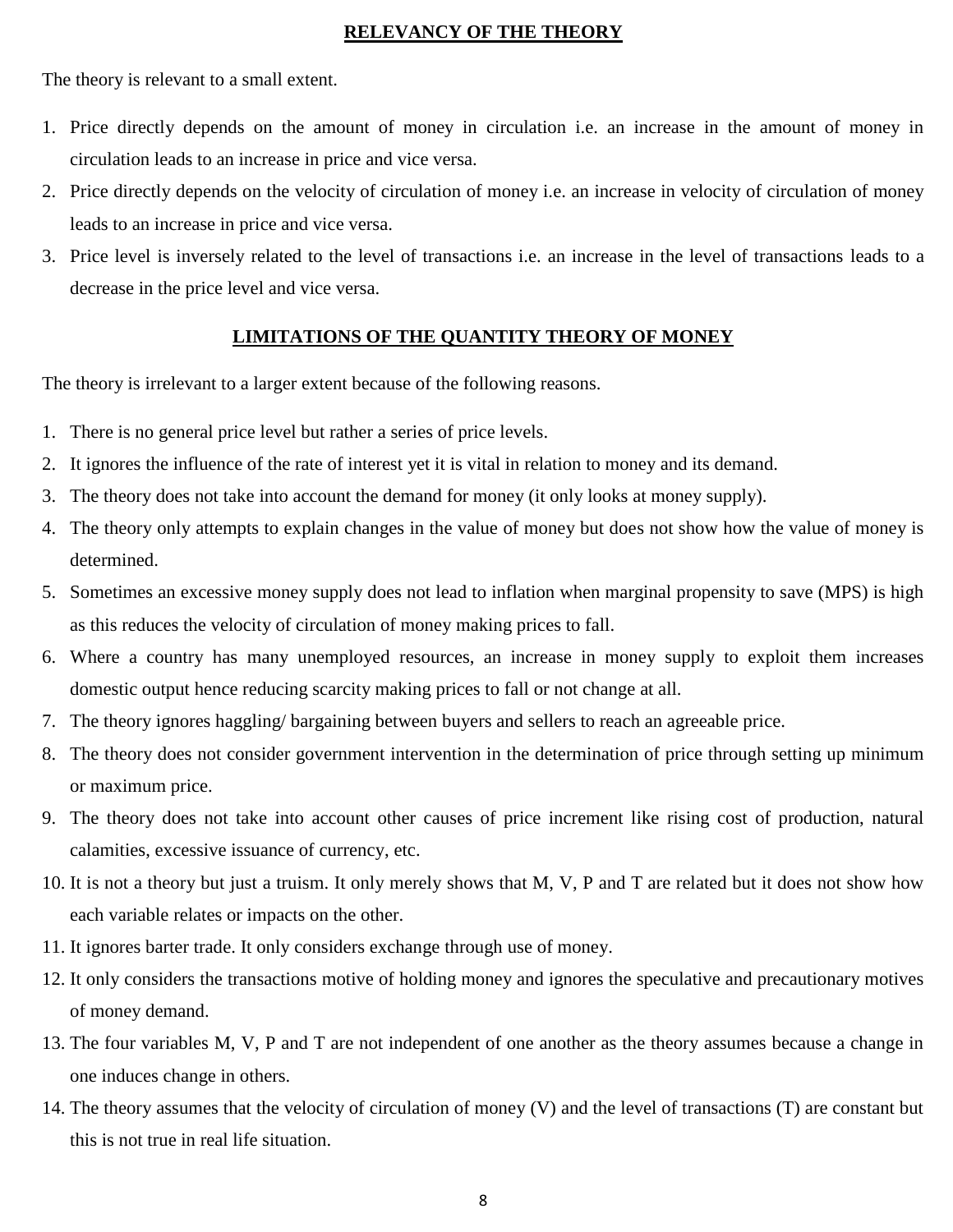## **KEYNESIAN THEORY OF MONEY DEMAND**

Keynes abandoned the classical view that velocity of circulation of money was constant and emphasized the importance of interest rates.

He postulated that there are three motives behind the demand for money namely;

## **1. Transactions demand for money**

Money is a medium of exchange and thus people hold money for use in transactions

## **2. Precautionary motive**

This refers to keeping some money balances at hand to meet unforeseen circumstances such as car breakdown, illness and property damage.

## **3. Speculative motive**

This exists because people desire to hold part of their wealth in form of cash so as to take advantage of any opportunity that may arise from the financial market.

According to Keynes, as interest rates fall, people wish to hold greater and greater amounts of money in place of any other financial asset. On the other hand, as interest rates rise, people will receive the best return by investing their money in bonds.

## **LIQUIDITY TRAP**

Liquidity trap is where the interest rates are very low forcing people to hold substantially high amounts of money

## **OR**

Is a situation in which prevailing interest rates are low forcing people (consumers) to avoid bonds and keep their funds in savings.

## **OR**

Is a situation where bank cash holdings are rising and banks cannot find sufficient number of qualified borrowers even at extra ordinary low interest rates.

Keynes believed that such a circumstance is likely to exist during a serious depression.

## **Illustration**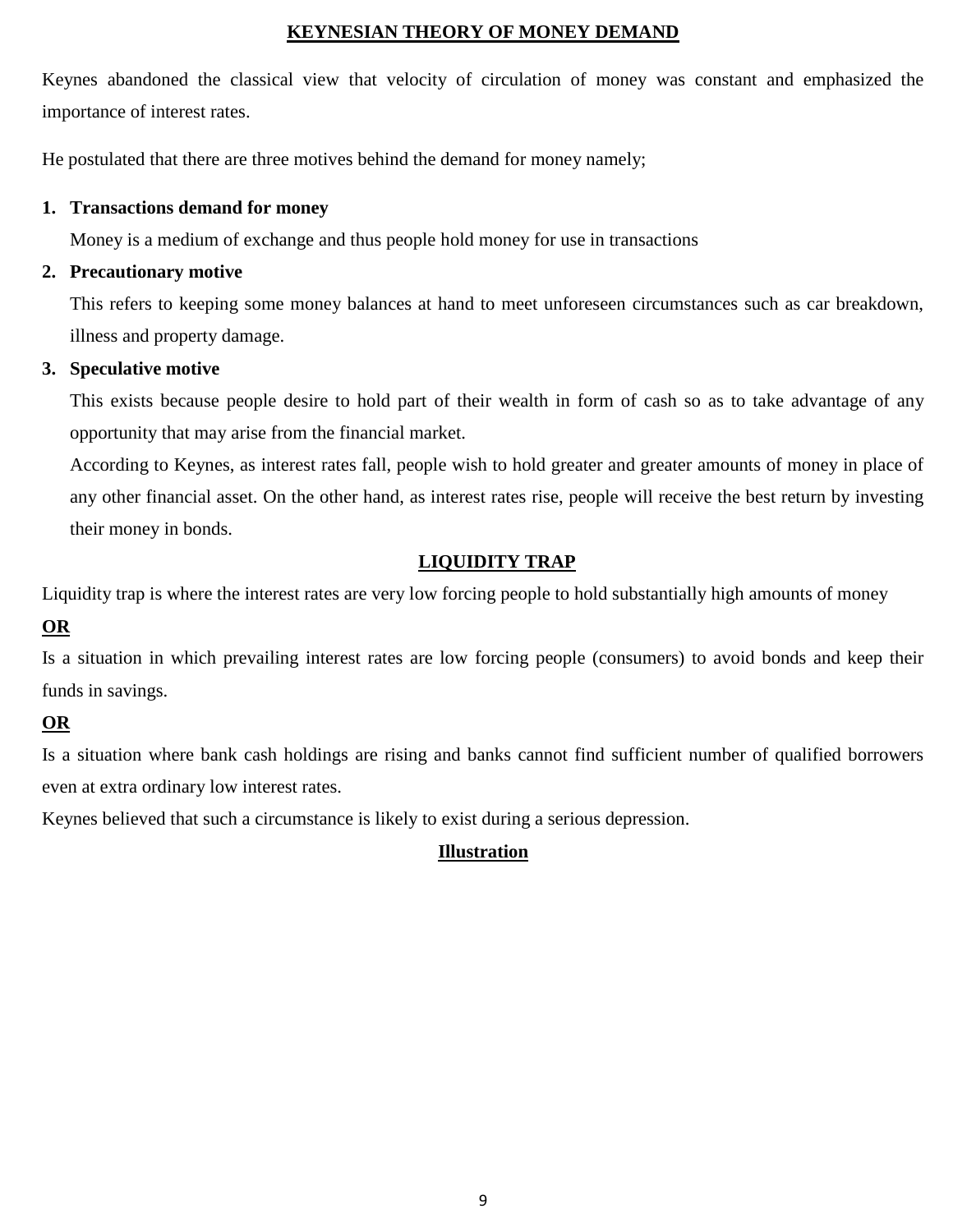

From the diagram, when the interest rate is high, i.e. at r<sub>1</sub>; the demand for money is low because investors are investing in securities to obtain higher profits. However as the interest rate reduces, investors are not willing to invest in securities hence increasing the demand for money.

## **FACTORS THAT INFLUENCE LIQUIDITY PREFERENCE IN AN ECONOMY**

- **1. Level of (cash) transactions.** The higher the level of transactions, the more money is needed to meet day-to-day expenditures hence high level of liquidity preference and the lower the level of transactions, the less the desire for money hence low level of liquidity preference.
- **2. General Price level/ rate of inflation.** A high price level leads to high liquidity preference because a lot of cash is needed to purchase goods and services at a high price while a low price level necessitates less cash at hand hence liquidity preference being low.
- **3. Level of income.** High income levels result into high levels of liquidity preference because funds are readily available for saving, spending and for investing while low income levels result into low levels of liquidity preference because there are less funds for spending.
- **4. Degree of uncertainty.** The higher the degree of uncertainty, the higher the level of liquidity preference because people are not sure of what will happen in the future while a low degree of uncertainty in the future enables people to save and invest hence leading to low levels of liquidity preference.
- **5. Interest rates on financial assets.**
- **6. Knowledge of banking facilities or services provided by commercial banks.** Knowledge of banking facilities by the public enables them to deposit their money in those banks other than risking walking with money hence liquidity preference is low while ignorance about banking facilities by the public leads to high liquidity preference.
- **7. Distribution of commercial banks or level of development of commercial banks and other financial institutions.** Well developed financial institutions especially banks attract people to save in those institutions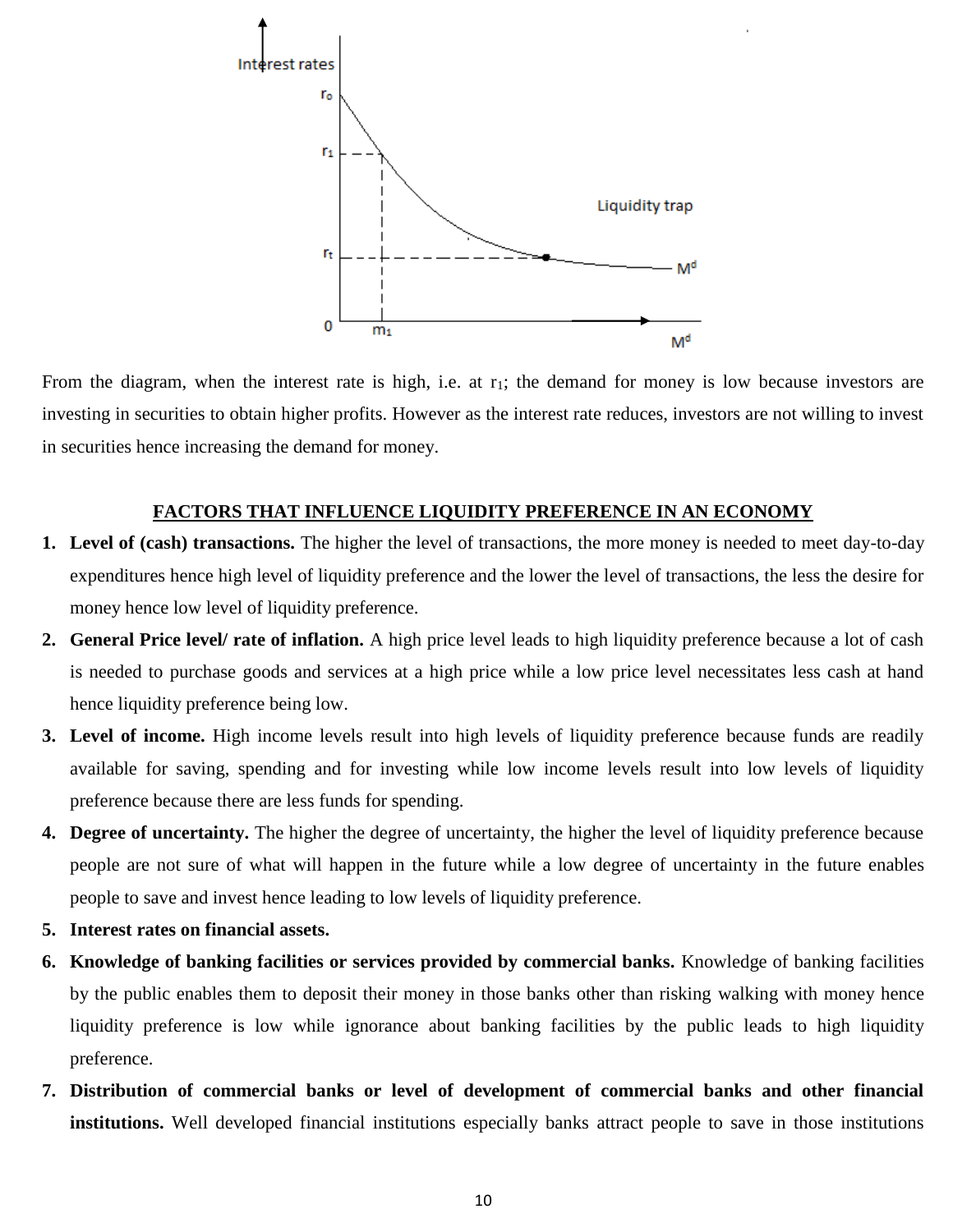hence liquidity preference is low while underdeveloped financial institutions discourage people to save their money with them hence high liquidity preference.

- **8. Level of literacy**
- **9. Level of speculation.**
- **10. Requirements for opening and operating bank accounts**
- **11. Level of infrastructural development.**

## **MONEY SUPPLY**

Money supply refers to the total amount of money in circulation in an economy at any given time.

## **TYPES OF MONEY SUPPLY**

- **1. Exogenous money supply.** It refers to money supply by the central bank irrespective of the level of economic activity. It is also called autonomous money supply.
- **2. Endogenous money supply.** This is money supply that depends on the level of economic activity influenced by the forces existing within the economy.

## **FACTORS THAT AFFECT MONEY SUPPLY IN AN ECONOMY**

- **1. Level of economic activity.** The higher the level of economic activity, the higher the money supply because people get loans from banks to finance these activities and the lower the level of economic activity, the lower the need for loans hence low money supply.
- **2. The nature of monetary policy.** A tight/ restrictive/ contractionary monetary policy leads to low money supply in an economy while an expansionary monetary policy leads to high money supply in an economy.
- **3. The level of monetization of the economy.** An economy with a large monetary sector has got high money supply. However, an economy with a large subsistence sector where money is not used as a medium of exchange has got low money supply.
- **4. The rate of government borrowing (financial accommodation).** A high rate of government borrowing from the central bank implies printing more money which leads to high money supply. On the other hand, a low rate of government borrowing leads to low money supply as less money needs to be printed.
- **5. Balance of payments position.** A balance of payments surplus leads to high money supply because foreign exchange earnings are converted into low currency. On the other hand, a balance of payments deficit leads to low money supply because local currency is used to close the deficit.
- **6. The level of capital inflow and outflow.** Capital inflows say in form of foreign investments by foreigners lead to high money supply while capital outflows like profit repatriation lead to low money supply.
- **7. The level of credit creation by commercial banks.** The higher the level of credit creation by commercial banks, the higher the money supply and the lower the level of credit creation by commercial banks, the lower the money supply. Credit creation leads to high money supply through the multiplier process.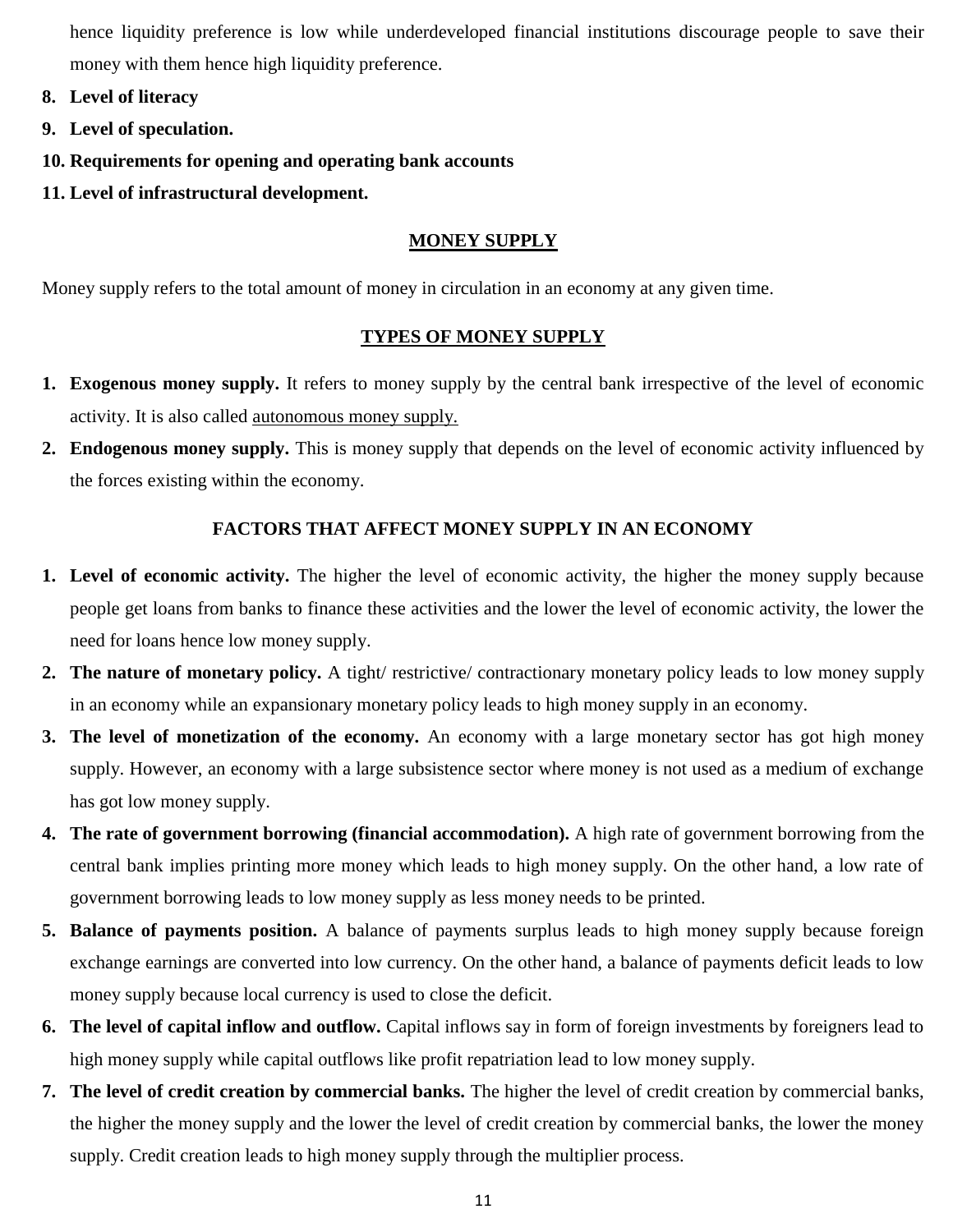**8. Method of deficit financing.** Printing of more money by the government through the central bank to meet budgetary deficits leads to high money supply and government borrowing from the public to finance budgetary deficits leads to low money supply.

## **BANKING**

## **FINANCIAL INTERMEDIARIES**

Financial intermediaries are institutions which operate in the financial market by channeling savings from lenders to borrowers who wish to invest.

## **OR**

These are institutions that help to connect surplus spending units (lenders) to deficit spending units (borrowers).

Financial intermediaries trade in money as their commodity and charge a price called interest. They accept deposits from customers and extend loans to investors.

## **TYPES OF FINANCIAL INTERMEDIARIES**

There are two types financial intermediaries namely;

- 1. Banking financial intermediaries.
- 2. Non-banking financial intermediaries.

## **BANKING FINANCIAL INTERMEDIARIES**

Banking financial intermediaries are financial institutions that accept or receive deposits from the public, give out loans and create credit or new deposits.

Commercial banks are the main examples of banking financial intermediaries.

A commercial bank is a financial institution that receives deposits from the public (customers), gives out short term loans at high interest rates and creates credit.

Examples of commercial banks in Uganda include;

- **ABC** capital bank **图 Bank of Africa Bank of Baroda B** Bank of India **B** Barclays bank **Example 21** Cairo international bank **Example 2** Centenary bank **Example 21 Citibank Uganda limited Example 21 Commercial bank of Africa Example 18** Crane bank **图 DFCU Diamond trust bank Exercise** Ecobank Uganda **图 Equity bank** 
	- 12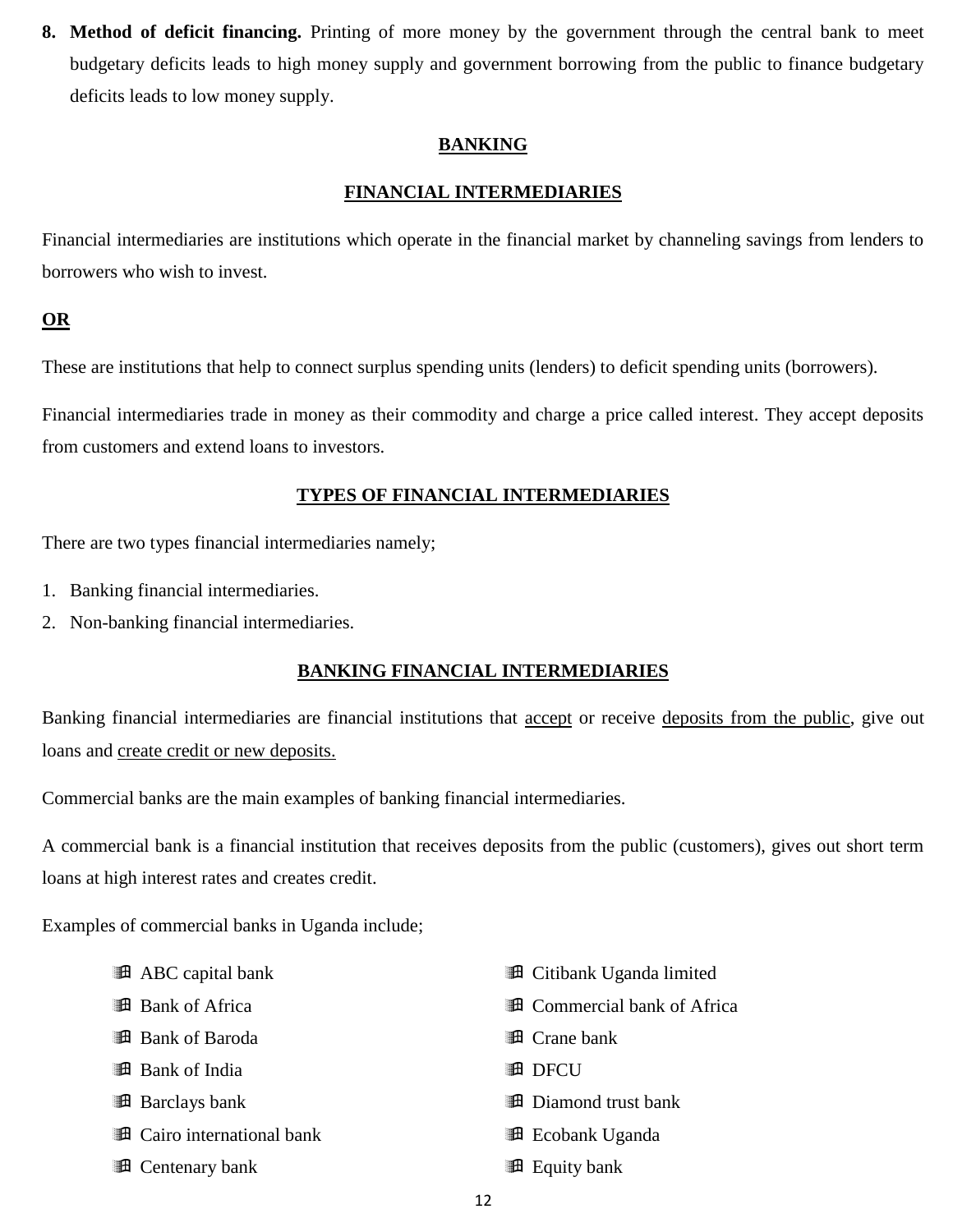- **Example 11** Finance trust bank
- **Example 3** Global trust bank
- **Example 3** Guaranty trust bank
- **H** Housing finance bank
- **Example 3** Kenya commercial bank (KCB)
- **B** Stanbic bank
- **B** Standard chartered bank

#### **FUNCTIONS OF COMMERCIAL BANKS**

#### A) **PRIMARY FUNCTIONS**

- **1.** They accept and safeguard deposits from the public by permitting people to open up various types of accounts such as savings account, current account and the fixed deposit account.
- **2.** They extent credit facilities to the public in form of bank loans and bank overdrafts.

## B) **SECONDARY FUNCTIONS**

Besides the primary functions of accepting deposits and lending money, banks perform a number of other functions which are called secondary functions. These include;

- **1.** They provide excellent means of payment by use of facilities such as cheques, credit transfers and standing orders.
- **2.** They act as trustees to the execution of wills of the deceased persons.
- **3.** They act as custodians of valuable documents such as land titles, wills, academic certificates, etc.
- **4.** They advise their customers on investment decisions.
- **5.** They act as agents of the stock exchange by buying and selling shares and securities on behalf of their customers.
- **6.** They facilitate international trade by opening up letters of credit to intending importers and granting payment in international transactions as well as issuing traveler's cheques.
- **7.** They assist the central bank in implementing the tools of monetary policy.
- **8.** They provide foreign exchange to their customers i.e. commercial banks deal in buying and selling of foreign .exchange.
- **9.** The create credit through the process of credit creation whereby customers' deposits are lent out several times to other customers.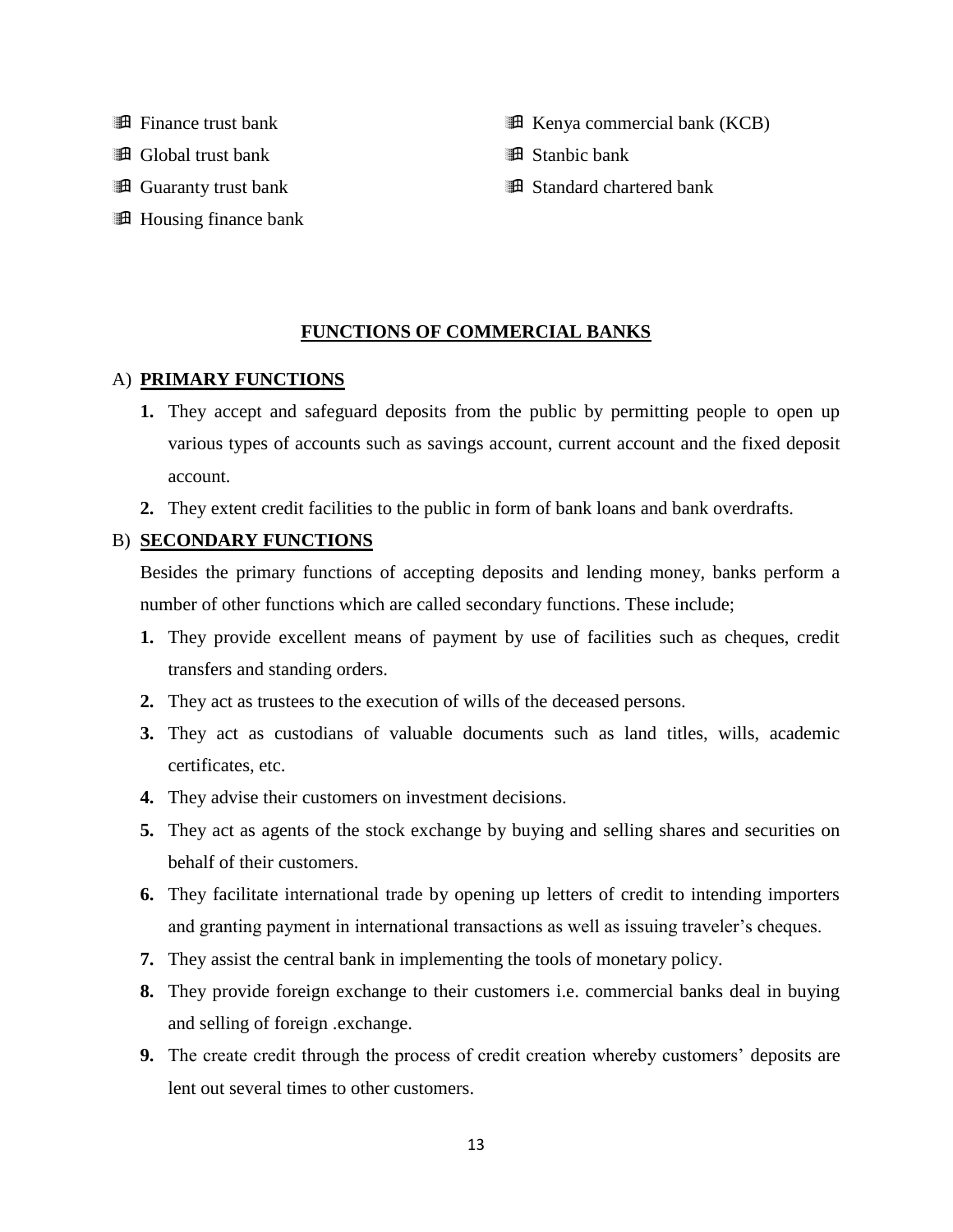## **THE ROLE OF COMMERCIAL BANKS IN THE DEVELOPMENT OF AN ECONOMY**

- **1. Provision of employment opportunities.** They create employment opportunities for the people in the country hence improving the standards of living.
- **2. Contribute to government revenue through paying taxes.** The revenue obtained can be invested in the public sector.
- **3. Development of peoples' skills.** They provide training facilities to their employees in order to produce efficient managers and bankers and this improves on the stability and efficiency of the banking system and contributes to human capital development.
- **4. Development of entrepreneurship skills.**
- **5. Mobilize savings.** They mobilize savings by providing facilities which enable investment in future (fixed deposit accounts) leading to development.
- **6. Promote price stability.** They promote price stability by helping the central bank to implement the tools of monetary policy. Price stability encourages investments leading to development.
- **7. Invest in directly productive activities** hence increased output and economic growth.
- **8. Lend money for investment.** Commercial banks promote investment by providing credit facilities to potential investors in form of bank loans and bank overdrafts.
- **9. Provide advice to potential investors.** They assist potential investors for example traders by giving them advice on trade.
- **10. Monetize the economy.** They help to reduce the subsistence sector by encouraging many people to borrow and invest for commercial purposes.

## **CREDIT**

This is defined as money facilities borrowed to be paid at a later date.

## **INSTRUMENTS OF CREDIT**

Instruments of credit are written or printed financial documents that serve either as promises to pay or orders to pay an entity named on the document.

Examples of instruments of credit in an economy;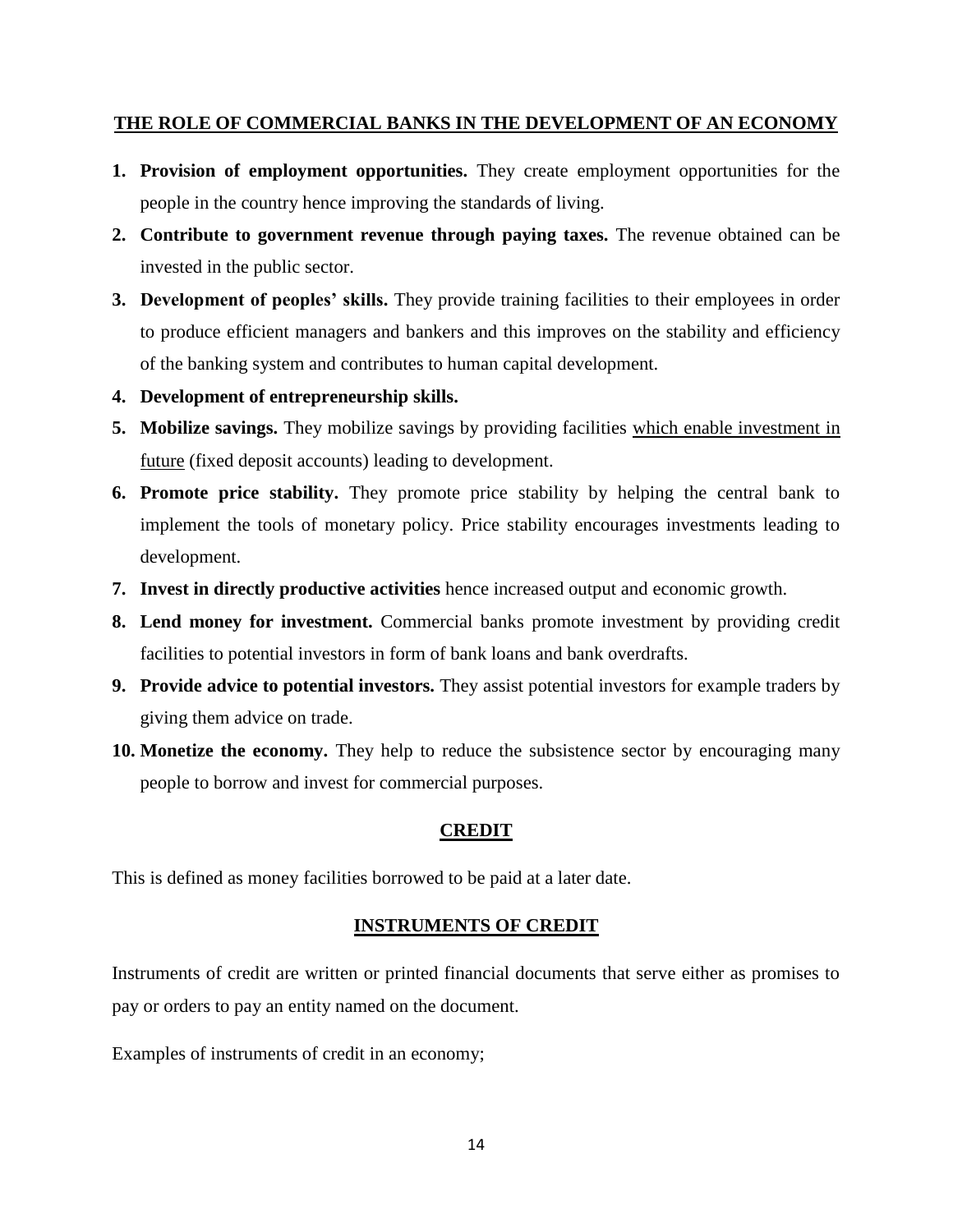- **Promising note.** This is a written promise by the buyer to the seller to make a specific payment at a future date.
- **Bill of exchange.**
- **Executed Credit card.** This is used by the holder to buy goods and services from organizations that accept payment by this method.
- **Bank notes.**
- **Example 1** Cheque. Is a written order by the account holder to the bank to pay a specified amount of money to the person named on the cheque or his order.
- **Letter of credit.**
- *A* Treasury bills and bonds.
- **Bank draft.** This is the cheque drawn on the bank itself and the bank issues it only if the person requesting it has paid an equivalent amount of money to the bank.
- **Executively transfer system.** This is a service offered by a commercial bank for settling many debts using one cheque.
- **Example 3** Standing order. This is an instruction to the bank by the account holder to pay a specified sum of money to a named person at a regular or specified interval for a specified period of time.
- **Example 1** Direct debit scheme. This is similar to a standing order but instead of asking the bank to make payment on one's behalf, the account holder gives an organization or an individual permission to withdraw money directly from the lender.
- **Travelers' cheque.**

#### **CREDIT CREATION**

Is the process by which commercial banks create several (new) deposits/ loans out of initial deposits made by customers.

## **COMMON TERMS**

**1. Liquidity ratio.**

Is the proportion of commercial bank (total) deposits that is/ must be kept in cash or/ and near cash form.

**2. Cash ratio.**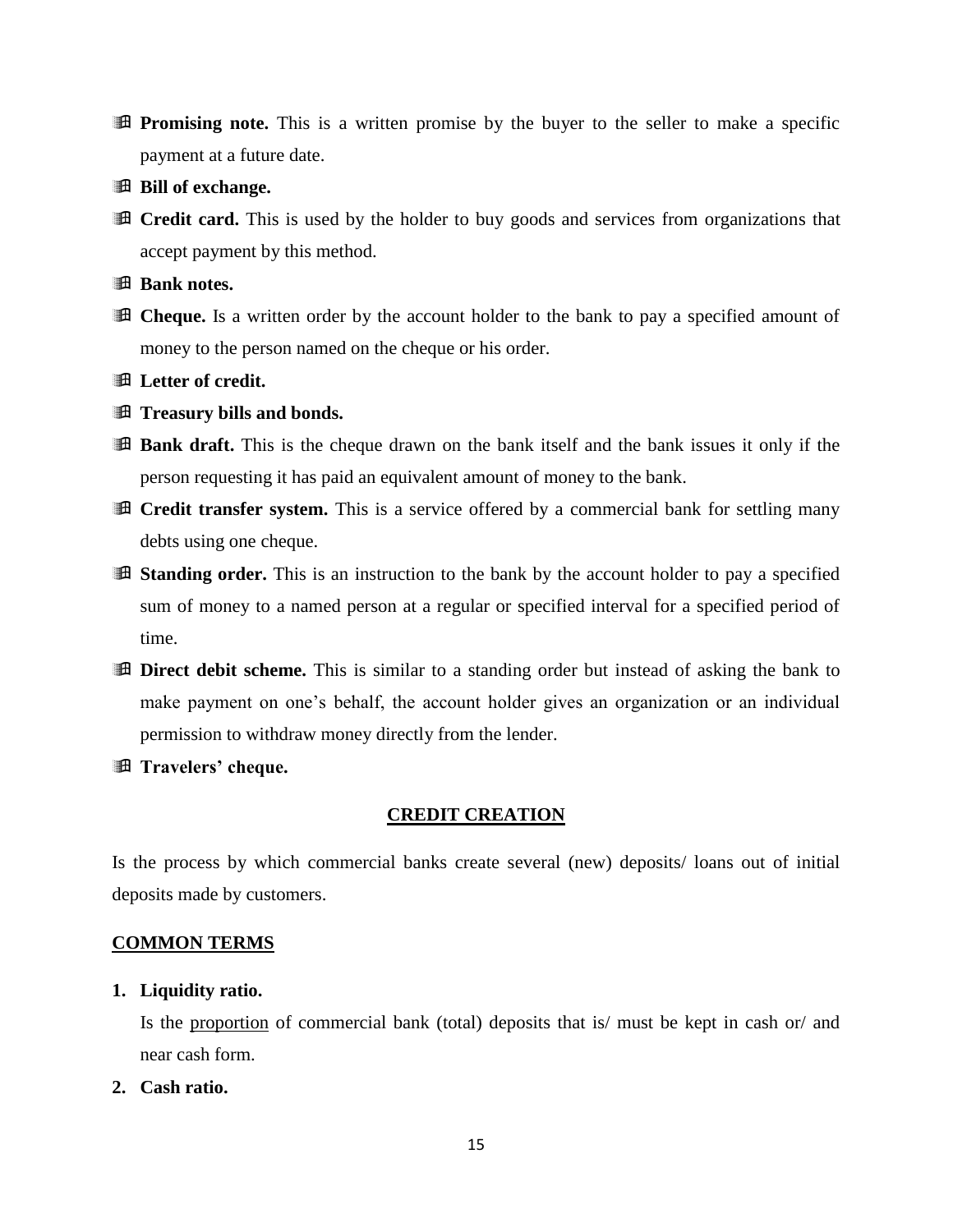Is the percentage of commercial bank deposit that must be kept in cash form to meet the cash demands of the depositors.

#### **3. Legal reserve requirement**

This is the proportion of customers' deposits that by law commercial banks are supposed to deposit with the central bank.

#### **4. Excess reserves**

In banking, excess reserves are bank reserves in excess of the reserve requirement set by the central bank.

#### **5. reserve ratio**

This refers to the fraction of the total reserves by commercial banks to their total deposits. Total reserves are the sum of the excess reserves and the legal reserve requirement

**OR**

Reserve ratio is the fraction of commercial bank's total deposits which by law must be either kept with the commercial bank or with the central bank.

## **ASSUMPTIONS OF THE PROCESS OF CREDIT CREATION**

- $\mathbb{H}$  It assumes that there is a fixed cash ratio and this can be 10%, 20%, etc.
- **If it assumes that a bank has several branches in which people deposit the money lent to them.**
- **If** It assumes that transactions are carried out using a cheque facility.
- **Example 1** It assumes that several people get loans and deposit them in the same bank or in branches of the same bank.
- If It assumes that people are willing to borrow.
- It assumes that commercial banks are willing to lend with less conditionality.
- **If** It assumes credit worthiness among the public.
- **If it assumes that there is an initial positive deposition against which credit is created.**

## **CREDIT CREATION PROCESS**

## **Question**

How does a commercial bank create credit using an initial deposit of shs 1,000,000 and a uniform cash ratio of 20%? (Illustrate your answer).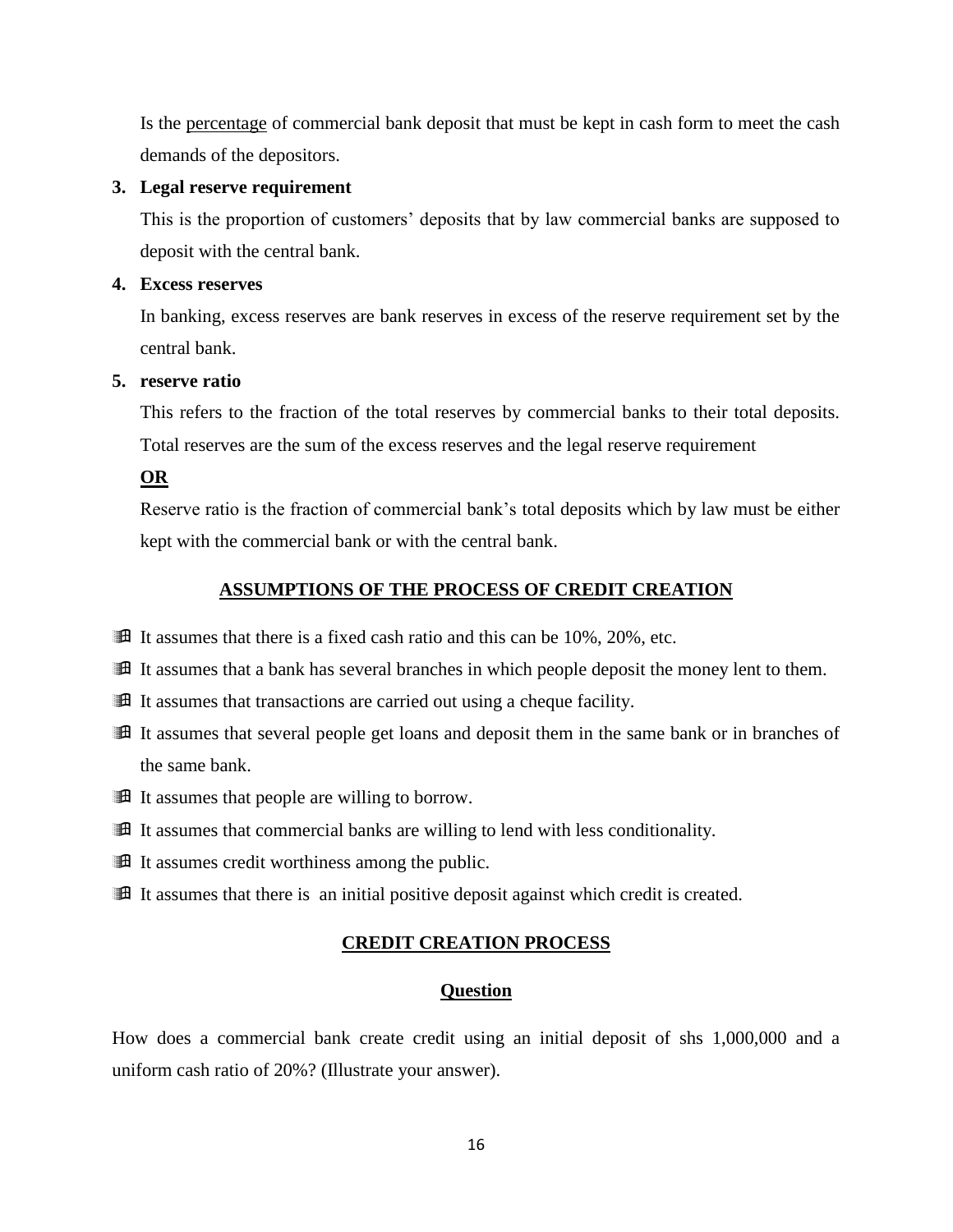#### **Solution**

- 1. A commercial bank creates credit by receiving deposits and lending part of it.
- 2. Receiving of deposits by a commercial bank that is shs 1,000,000.
- 3. Keeping of a percentage of the deposit as cash ratio that 20%.
- 4. Lending out the balance after removing the cash ratio to credit worthy borrowers that is 80%.
- 5. The process of receipt and lending is shown in the table below.

| <b>Banks/Branches</b> | New deposit (shs) | Cash ratio 20% (shs) | New loans (shs) |
|-----------------------|-------------------|----------------------|-----------------|
| A                     | 1,000,000         | 200,000              | 800,000         |
| B                     | 800,000           | 160,000              | 640,000         |
| $\mathsf{C}$          | 640,000           | 128,000              | 512,000         |
|                       |                   |                      |                 |
|                       | $\bullet$         |                      |                 |
| Etc                   |                   |                      |                 |
| Total                 | 5,000,000         | 1,000,000            | 4,000,000       |

- 6. The process continues till the initial deposit defuses in the system.
- 7. At the end of the process,

Total credit created = Initial deposit  $\, \times$  Credit multiplier or 1  $CR$ 8. Total deposit created = shs 1,000,000  $\times$   $\frac{1}{20}$ 20%  $=$  shs 1,000,000  $\times$ 100 20  $=$  shs 5,000,000

#### **CREDIT MULTIPLIER/ BANK DEPOSIT MULTIPLIER**

Is the number of times initial deposit in a bank multiplies itself to give total credit created.

Bank deposit multiplier = 
$$
\frac{1}{cash ratio}
$$

Using the example above in which the cash ratio is 20%, the bank deposit multiplier is given as;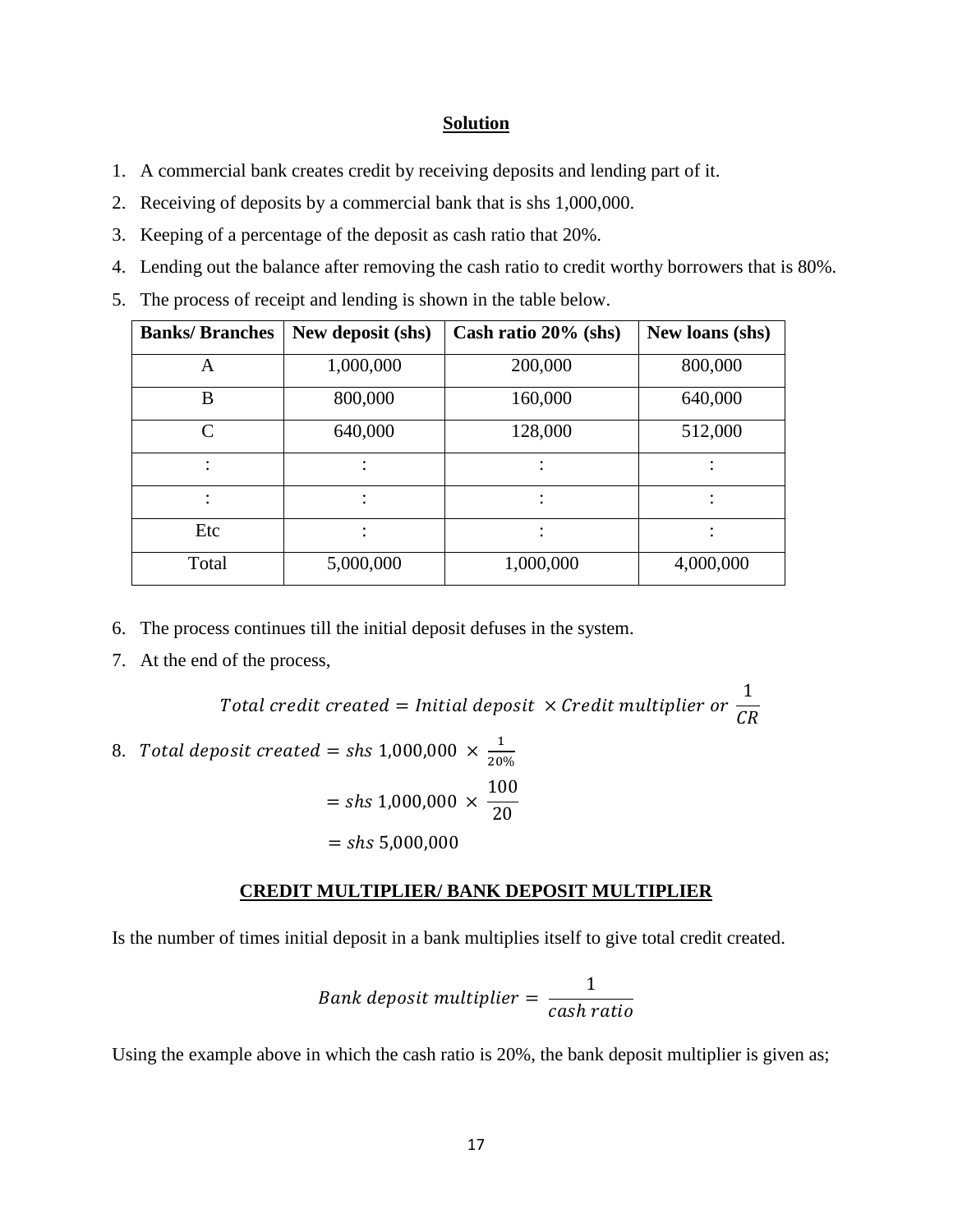*Bank deposit multiplier* = 
$$
\frac{1}{20\%}
$$
 =  $\frac{100}{20}$  = 5 times.

This means that the initial deposit (shs 1,000,000) multiplies itself 5 times to give total credit created (shs 5,000,000).

### **EXAMPLES**

- 1. Given that a microfinance bank has initial deposits of shs 1,000,000 and the required cash ratio of 25%. Calculate the;
	- a) Credit multiplier.
	- b) Total deposits that will be created in a multi-bank system.
- 2. Given that in a multi-bank system an initial deposit of shillings 10,000,000 generates a total amount of credit of shillings 50,000,000. Determine the cash ratio.
- 3. Given cash ratio of 0.2 and the final deposit created is Ug.shs 200m, calculate the initial deposit that was available to the commercial bank.
- 4. Given a cash ratio of 10% and initial deposit of shs 200,000, determine;
	- (i) Bank deposit multiplier
	- (ii) Total credit created assuming there are three banks in the system.

#### **TRIAL QUESTION**

Given a cash ratio of 0.1% and initial deposits of shs 250,000, determine;

| a) Credit multiplier     | $(02 \text{ marks})$ |
|--------------------------|----------------------|
| b) Total credit created. | $(02 \text{ marks})$ |

## **FACTORS THAT INFLUNECE THE PROCESS OF CREDIT CREATION IN MY COUNTRY**

**1. Availability of creditworthy borrowers/ customers.** A large number of people with the ability to borrow and pay back the loans leads to high credit creation while a small number of credit worthy customers as a result of majority being poor results into low levels of credit creation.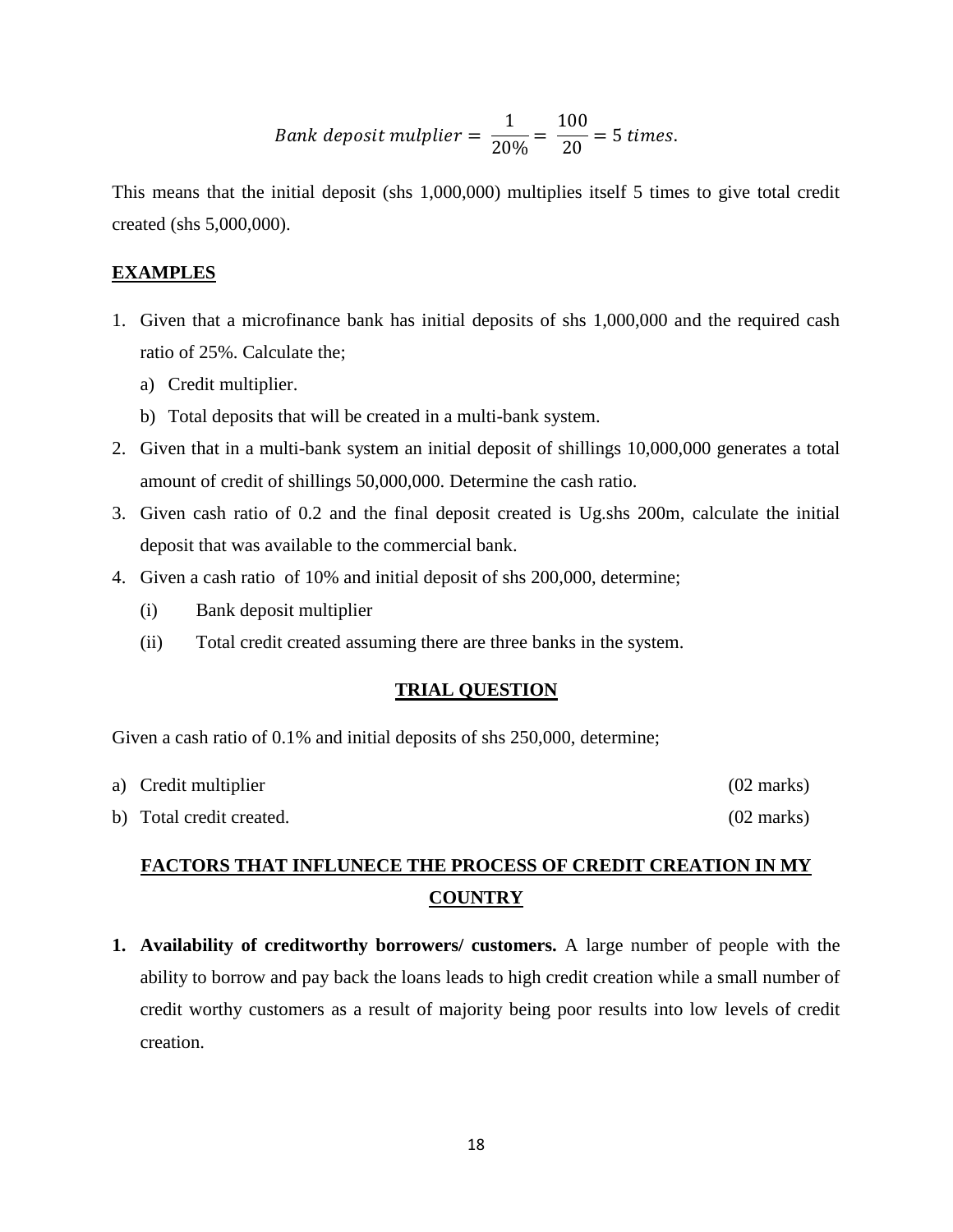- **2. Size of the cash ratio.** A high cash ratio leads to low credit creation as more money is reserved by the bank while a low cash ratio leads to high levels of credit creation because more funds are made available for lending.
- **3. Availability of collateral security.** A small number of people with collateral security to present for loans limit borrowing and lending hence low credit creation while a large number of borrowers with collateral security leads to high level of credit creation since banks are sure of receiving back their money through the security offered by the borrowers.
- **4. Interest rate on loans.** High interest rates discourage people from borrowing because they make borrowing expensive. This leads to low credit creation. However, low interest rates encourage borrowing hence high credit creation.
- **5. Level of accountability.** Rampant corruption and embezzlement of funds by bank officials weakens their ability to extend loans hence low levels of credit creation. On the other hand, proper accountability of funds leads to growth and development of commercial banks putting them in a better position to create more credit.
- **6. Level of liquidity preference.** A high level of liquidity preference limits deposits in commercial banks since people prefer to keep money themselves without making deposits hence limiting the level of credit creation while a low level of liquidity preference avails adequate funds in banks for lending leading to high level of credit creation.

#### **7. Knowledge about services offered by commercial banks.**

Awareness of the public about services offered by commercial banks leads to high savings and popularity of loans leading to high level of credit creation. However, high degree of ignorance by the public about services offered by commercial banks limits saving in banks and results into unpopularity of loans hence limiting the credit creation process.

- **8. The popularity of loans among the people.**
- **9. Level of investment.** A high level of investment increases effective use of commercial banks and demand for loans to run the investments hence high level of credit creation while a low level of investment reduces the use of commercial banks and lowers demand for loans leading to low level of credit creation.
- **10. Degree of economic certainty/ rate of inflation/ economic climate.** Economic instabilities such as inflation discourage investment thus reducing the demand for loanable funds hence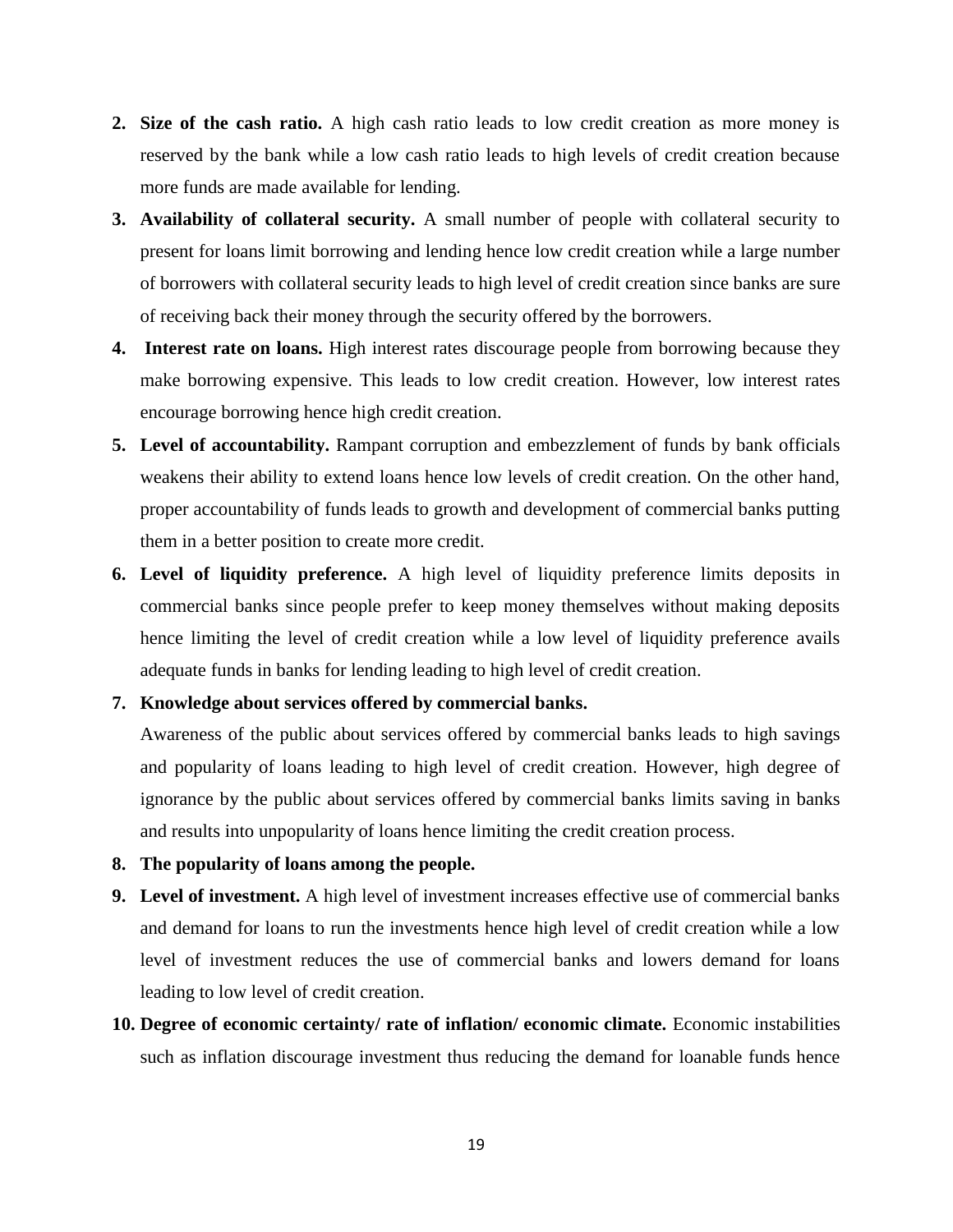low levels of credit creation. On the other hand, economic stability in form of stable prices of goods and services encourages people to borrow and invest leading to high credit creation.

#### **11. Political atmosphere.**

Political stability creates a conducive investment climate thus encouraging investment making commercial banks to give out loans hence leading to high credit creation. However, political instability creates a poor investment climate thus discouraging investment making commercial banks reluctant to give out loans hence limiting the credit creation process.

- **12. Monetary policy by the central bank.** A restrictive monetary policy leads to low credit creation because it reduces the commercial banks' ability to extend loans while an expansionary monetary policy leads to high credit creation as more money is available for lending.
- **13. Size of bank deposits/ level of savings.** A big size of bank deposits avails large sums of money for commercial banks to lend hence resulting into high level of credit creation while a small size of the bank deposits results into small funds for lending limiting the level of credit creation.
- **14. Distribution of commercial banks.** The concentration of commercial banks in urban centres makes them to compete for the deposits within the area and fail to capture savings from rural areas leading to low level of credit creation. On the other hand, distribution of commercial banks in all parts of the country reduces competition among commercial banks for customers resulting into high level of credit creation.

#### **15. Level of income of the population.**

High income level of the population encourages savings leading to high credit creation while low income level of the population limits savings thus leading to low level of credit creation.

## **16. Size of the subsistence sector/ level of monetization of the economy.**

A highly monetized economy leads to increased demand for loanable funds as people use money as a medium of exchange hence leading to high level of credit creation. However, a large sub subsistence sector discourages borrowing, saving and investment. Such a combination reduces the process of credit creation since the sector is not money oriented.

## **FACTORS WHICH LIMIT CREDIT CREATION BY COMMERCIAL BANKS IN MY COUNTRY**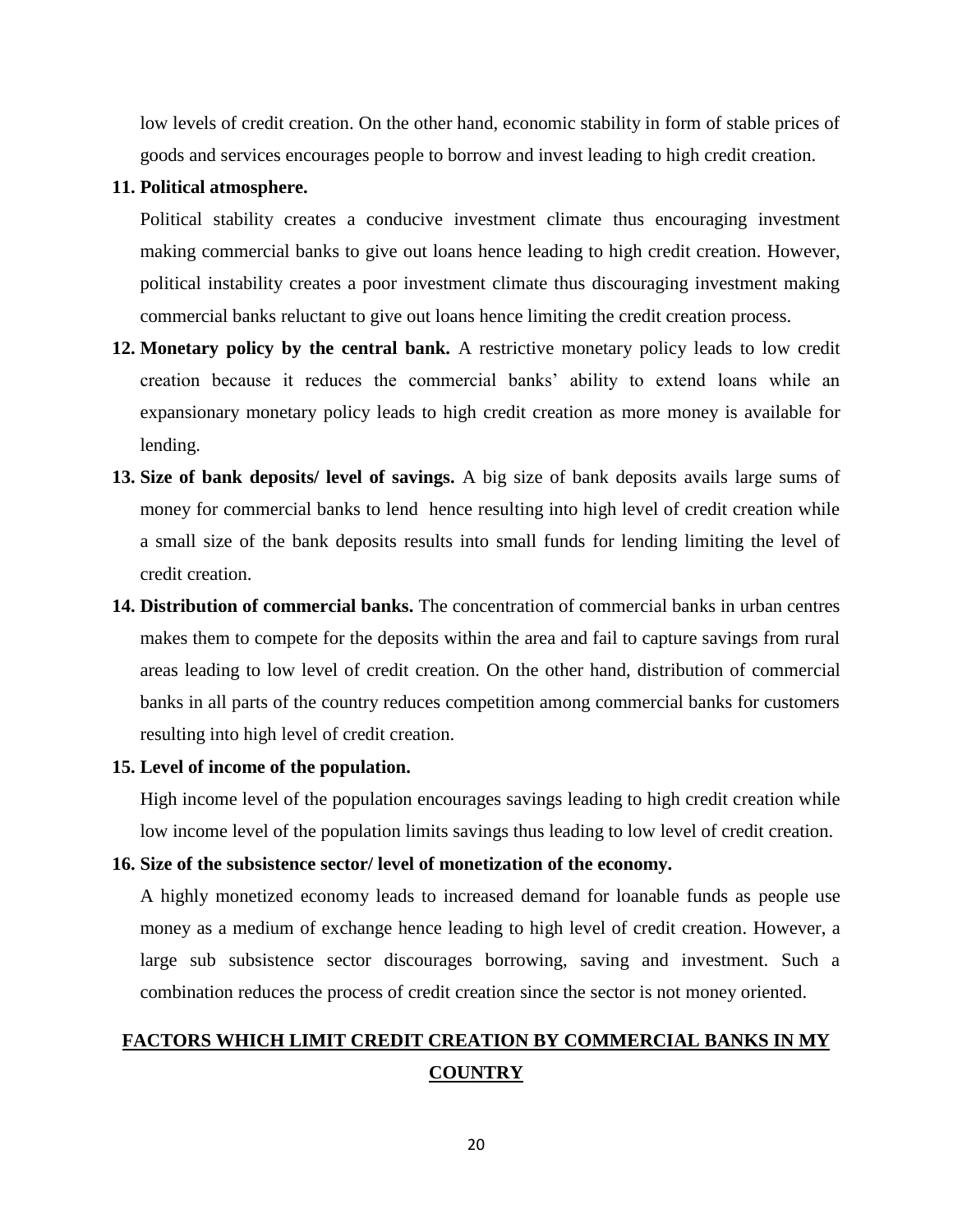- **1. Few creditworthy customers.** Very few people in LDCs are in position to borrow and pay back. This is due to low income levels of the population. This limits the credit creation process.
- **2. High cash ratio.** This makes the amount of money available for lending and borrowing very limited thereby limiting credit creation.
- **3. Inadequate collateral security.** Most people in LDCs do not have assets to present as collateral security to banks in order to get loans. Therefore very few loans are advanced to the public and this limits the process of credit creation.
- **4. High interest rate on loans.** High interest rates charged by commercial banks discourage borrowing thereby limiting the process of credit creation.
- **5. Corruption tendencies by bank officials.** Most bank officials extend loans only to those who bribe them whereas others swindle the customers' deposits. This weakens the performance of commercial banks and reduces their ability to extend loans.
- **6. High level of liquidity preference by the public.** This limits the amount of deposits received by commercial banks and thus limits their ability to extend loans.
- **7. High degree of ignorance by the public about banking services.**

This limits saving in banks and leads to unpopularity of loans hence leading to low level of credit creation.

- **8. Unpopularity of loans among the people.**
- **9. Low level of investment.** Limited investment opportunities lowers demand for loanable funds thereby limiting the process of credit creation.
- **10. Economic uncertainty.** Economic instabilities such as inflation discourage investment and the demand for loanable funds.
- **11. Political instability that creates a poor investment climate.** This makes commercial banks reluctant to give out loans and also discourages investment thus limiting the credit creation process.
- **12. Restrictive/ contractionary monetary policy of the central bank/ government.** The restrictive monetary policy reduces the capability of commercial banks to extend loans hence limiting the process of credit creation.
- **13. Small size of initial deposit/ low savings.**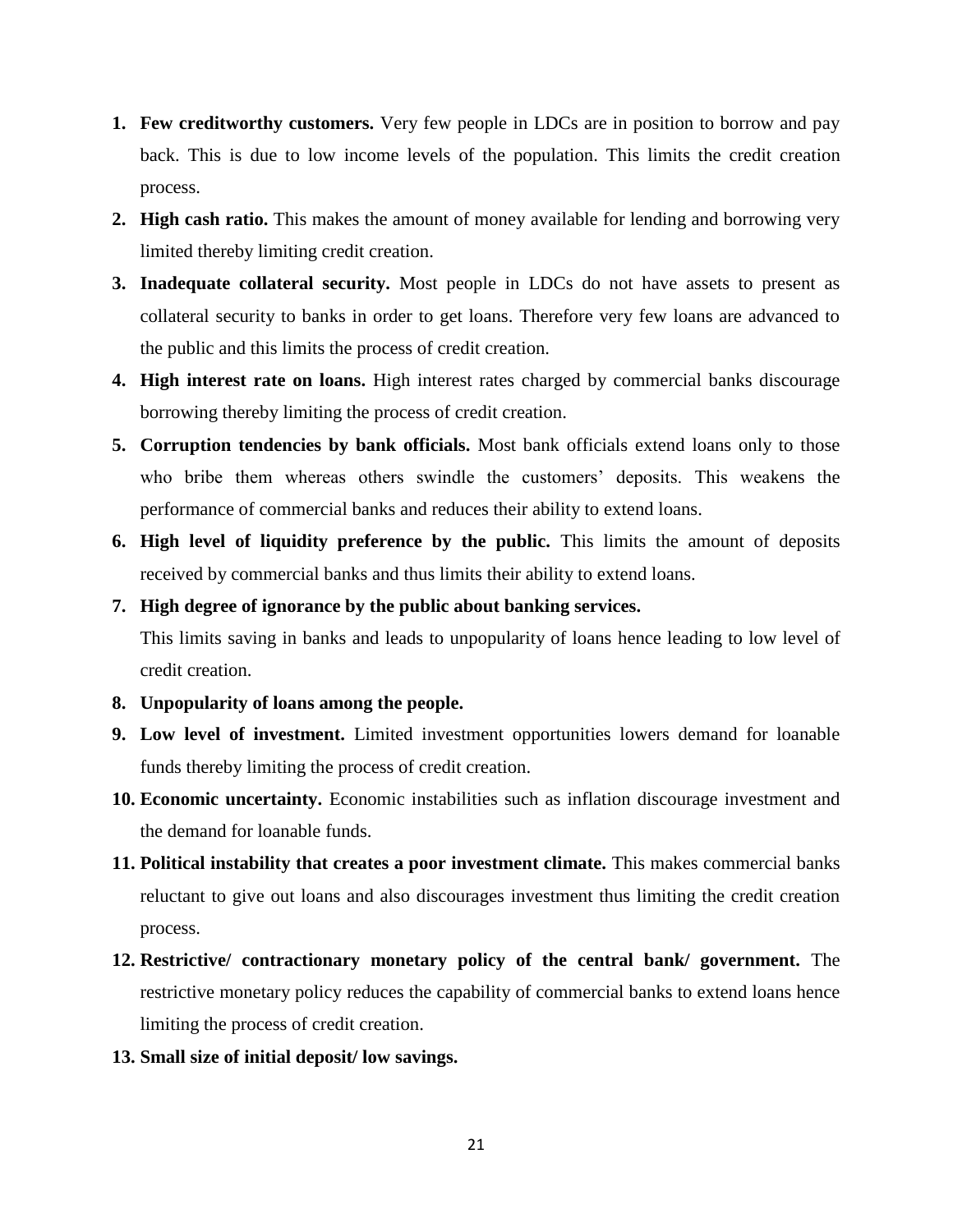**14. Poor distribution of commercial banks.** The concentration of commercial banks in urban centres makes them to compete for the deposits within the area and fail to capture savings from areas leading to low level of credit creation.

#### **15. Low income level of the population.**

This limits saving in banks thus limiting the credit creation process.

**16. Large subsistence sector.** A large subsistence sector discourages borrowing, saving and investment. Such a combination reduces the process of credit creation since the sector is not money – oriented.

#### **OR**

Low level of monetization of the economy. This leads to limited demand for loanable funds as people use barter system of exchange other than money hence limiting the process of credit creation.

## **ASSETS AND LIABILITIES OF A COMMERCIAL BANK**

Assets are possessions of a commercial bank plus its claims against other institutions and customers. They include;

- 1. Cash in form of notes and coins.
- 2. Deposits with other banks.
- 3. Loans and advances/ overdrafts to customers.
- 4. Securities (bonds, treasury bills, etc) bought by the bank from the central bank.
- 5. Special deposits with the central bank.
- 6. Reserves with the central bank.
- 7. Long term investment in other institutions.
- 8. Fixed assets owned by the bank e.g. land, buildings, vehicles, etc.

Liabilities are claims against the commercial bank by its creditors i.e. what the bank owes to other banks and non-bank institutions. They include;

- 1. Capital contributed by shareholders (share capital/ paid up capital)
- 2. Reserves payable to the central bank.
- 3. Customers' deposits.
- 4. Dividends payable to shareholders.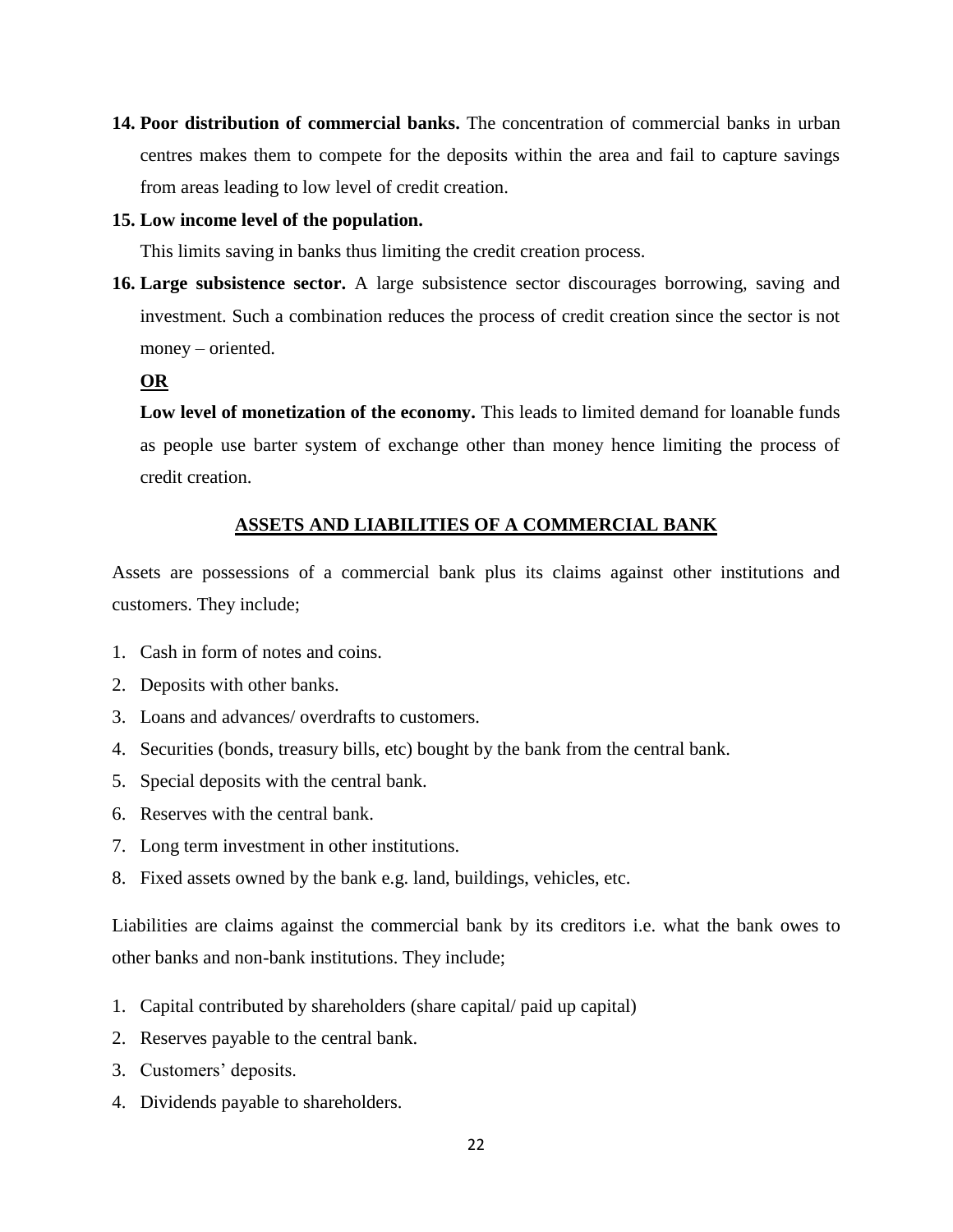- 5. Deposits in the bank by other banks.
- 6. Money borrowed from the central bank.
- 7. Government funds deposited in commercial banks

#### **DILEMMA FACING COMMERCIAL BANKS IN THEIR LENDING POLICY**

Commercial banks are usually faced with the problem of achieving the objectives of profitability, liquidity and security simultaneously. For instance if the bank increases lending so as to earn profits, it will not meet the customers' demand (liquidity), if it maintains liquidity for its customers, it will not get profits as there will be no loanable funds and so on.

## **HOW COMMERCIAL BANKS RECONCILE THE CONFLICTING OBJECTIVES OF LIQUIDITY, PROFITABILITY AND SECURITY.**

#### **a) Liquidity objective**

This objective demands that commercial banks must have money in cash form at all the time to meet the demands of the customers or liabilities on it. Commercial banks reconcile and achieve this objective through the following ways;

- 1. By maintaining a cash ratio. Keeping a percentage of the bank deposits in cash form to meet the cash demands of the depositors hence being able to achieve liquidity.
- 2. By undertaking credit squeeze. This is the policy of lending out money in phases such that all the time there is some money to meet the needs of the customers.
- 3. Pursuing short term lending policies. Commercial banks avoid investing customer's money in long term projects which may not bring in returns immediately but instead they pursue short term lending which may bring in returns immediately.
- 4. Purchasing short term assets that can easily be turned into cash e.g. treasury bills.
- 5. Maintaining a high minimum balance. A minimum balance is the amount of money an account holder is not supposed to withdraw. Such a high minimum balance helps the commercial bank to maintain liquidity.
- 6. Receiving more deposits from the customers.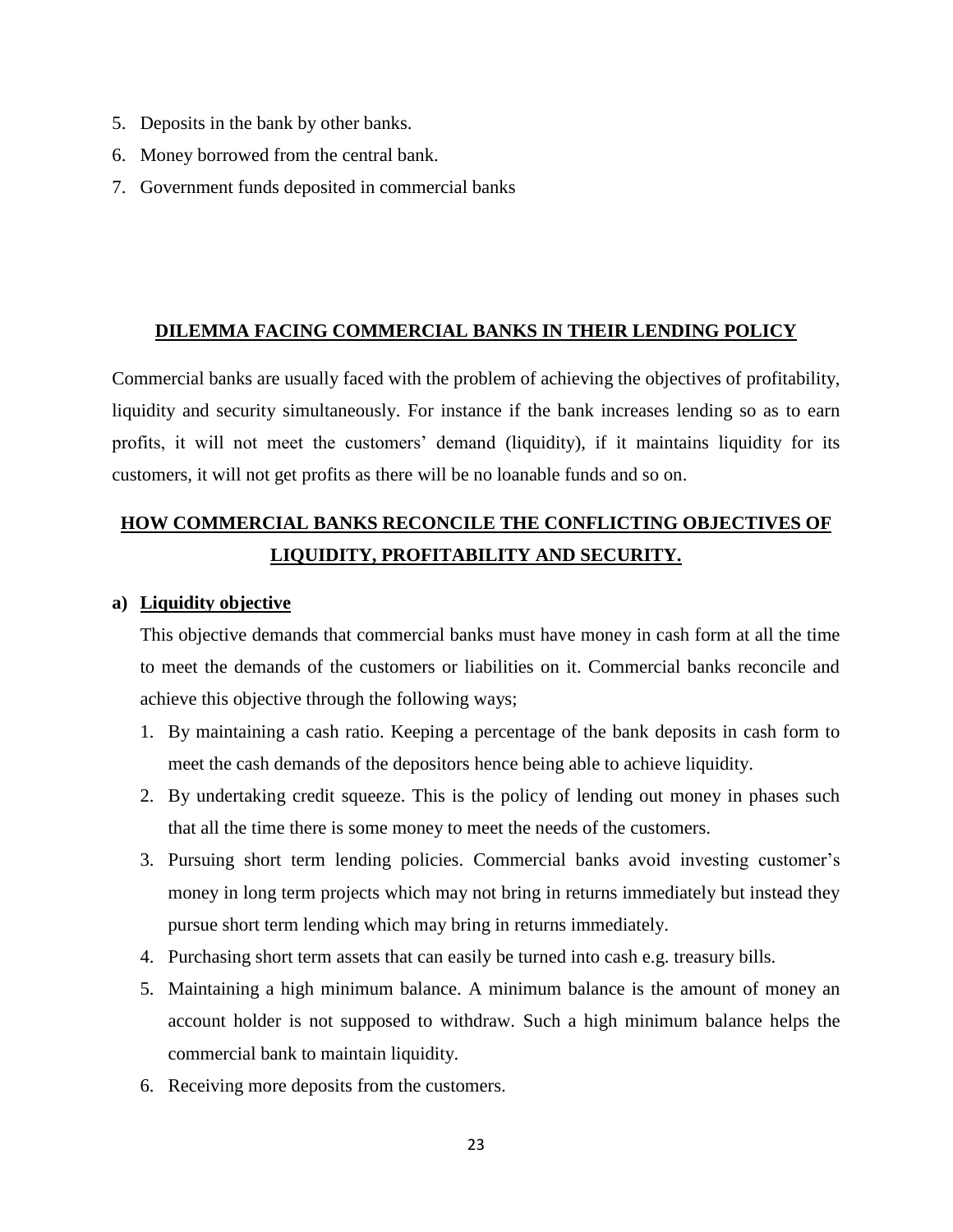- 7. Borrowing from the central bank.
- 8. Keeping some of the deposits with the central bank.
- 9. Regulating withdraws especially with the savings account holders e.g. one cannot withdraw more than once a week and withdraws are limited to a given amount.
- 10. Demanding collateral security from prospective borrowers which may be liquidated in case of financial problems.

## **b) Profitability objective**

This objective demands that commercial banks use the funds available to them to make some profits. Commercial banks reconcile and achieve this objective through the following ways;

- 1. Through advancing loans and overdrafts at relatively higher interest rates and giving low interest rates to depositors.
- 2. By investing in profitable projects such as housing estates, buying land thus earning profits out of such projects.
- 3. By discounting bills of exchange i.e. the bank can pay less money to the holder of the bill as compared to that stated on it before its maturity and the difference becomes a profit to the commercial bank.
- 4. By charging fees for the services offered to customers e.g. charging holders of cheques, people who make payments through the banks (payment of school fees, utilities), charges on withdraw (whether ATM or counter), loan application fees and such fees are profits to the bank.
- 5. Buying government securities like bonds that bear high interest rate. On selling them, they earn high interest hence making profits.

## **c) Security objective**

This objective demands that commercial banks should keep customers' money secure and have liquid cash or assets to meet the financial objectives.

- 1. By employing armed personnel to safeguard the bank against robbers and this ensures that customers' money is safe.
- 2. By operating in strong buildings with burglar proof to ensure that customers' money and commercial bank assets within the bank are secure.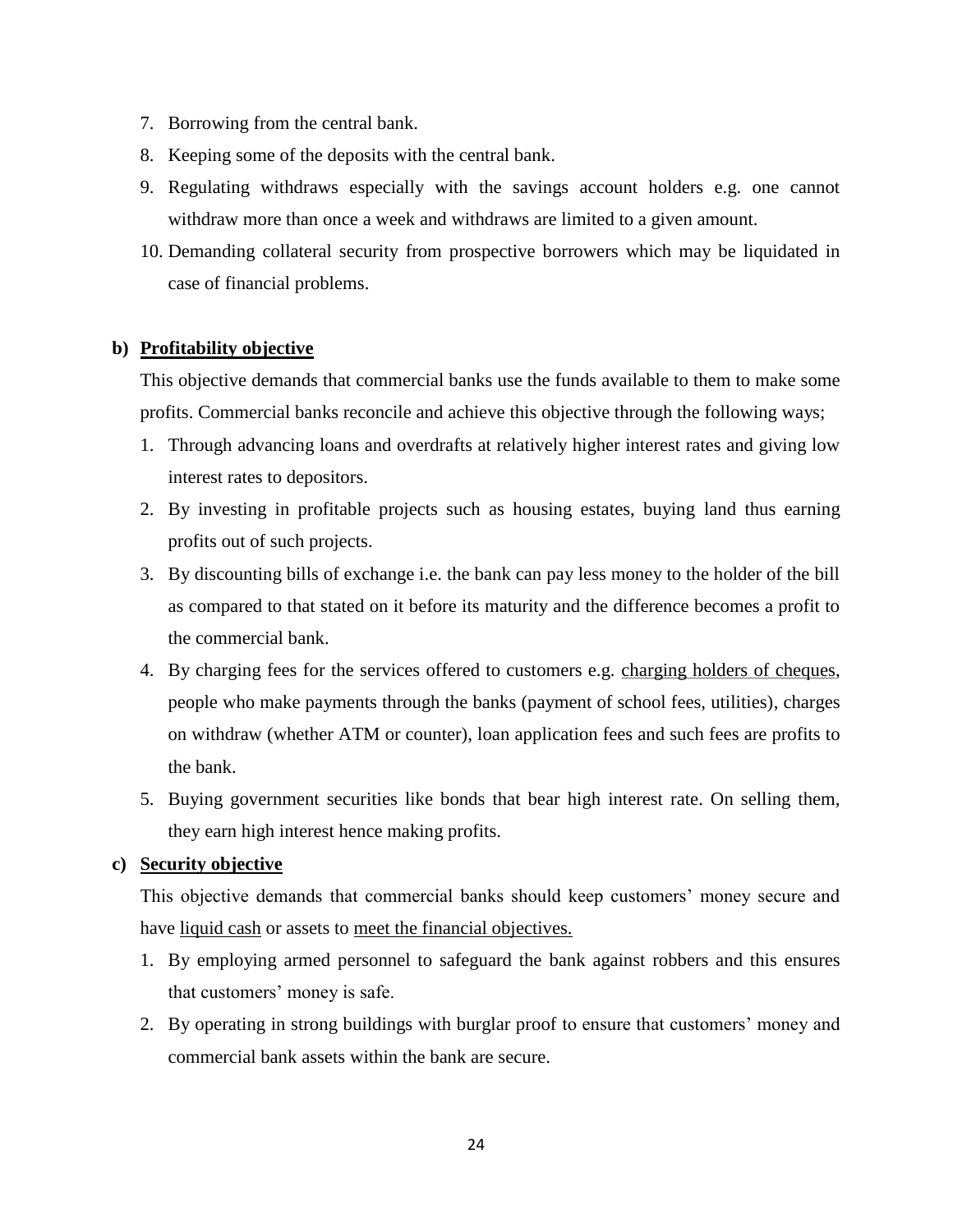- 3. By obtaining collateral security from the intending borrower such as land titles, insurance policies, etc such that in the event of the borrower failing to pay, property is sold to recover the funds.
- 4. By establishing the credit worthiness of the borrower i.e. investigating the borrowers' business, assets, financial history and financial discipline before advancing the loans.
- 5. By lending to more reliable institutions like government through purchase of government securities where payment is more certain
- 6. By monitoring the progress of the project funded by the loan to ensure that the project is properly managed and is able to realize funds to pay back the loan.
- 7. By regulating the amount and frequency of the loan such that if turns out to be risky, the remaining part of the loan is terminated.

## **FOREIGN COMMERCIAL BANKS**

Foreign commercial banks are part of trans-national/ multi-national/ international co-operations that have headquarters in one country but with a variety of branches and offices of operation in other countries both developed and developing countries. Such banks include;

- **B** Bank of Baroda
- **B** Barclays bank
- Standard chartered bank.
- $\mathbf{H}$  Etc.

## **THE ROLE OF FOREIGN COMMERCIAL BANKS IN DEVELOPING COUNTRIES POSITIVE**

**1. They help to increase efficiency in the banking sector.** Foreign commercial banks create a competitive atmosphere in the local banking sector by employing efficient techniques of service delivery. This helps to improve on the quality of services of the local banks.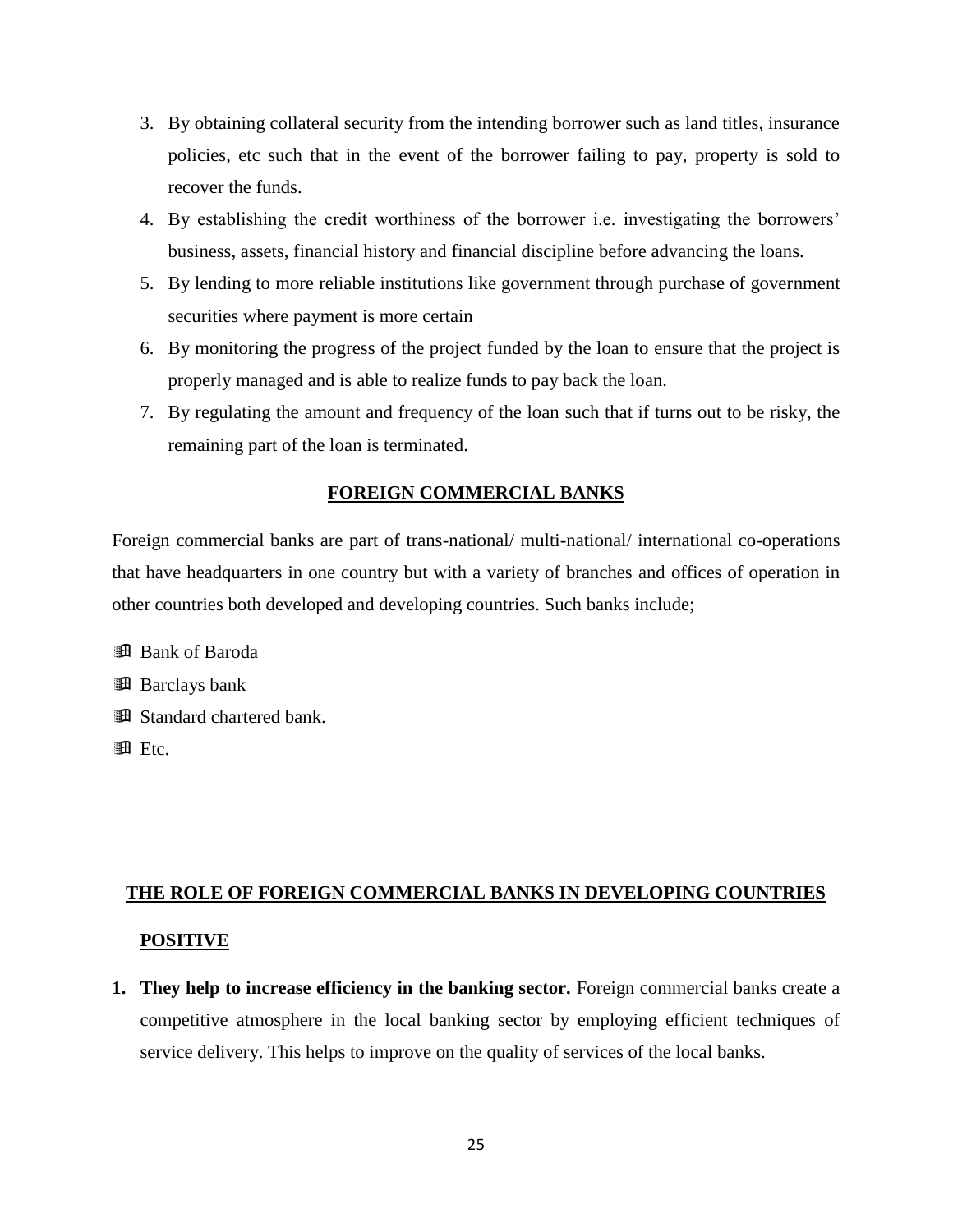- **2. They create employment opportunities.** Foreign commercial banks provide employment to the local people in form of bank accountants, credit officers, marketing managers, cleaners, etc. This increases the incomes of the people hence better standards of living.
- **3. They are a source of government revenue through taxation.** Foreign commercial banks help to widen the tax base in form of taxes imposed on their profits, employment incomes and other business activities created hence generating more tax revenue to the government. The revenue realized is used to construct social and economic infrastructure like roads, hospitals, schools, etc.
- **4. They help to close the foreign exchange gap.** Foreign commercial banks facilitate foreign exchange inflow in developing countries. This increases the country's foreign exchange reserves and its monetary base. Such foreign exchange is used to import capital and consumer goods which cannot be produced locally.
- **5. They facilitate the development of social and economic infrastructure.** foreign commercial banks promote the development of social and economic infrastructure in form of roads, schools, hospitals etc and this leads to economic development.
- **6. They increase capital inflow in the country.** Foreign commercial banks help to fill the savings – investment gap in developing countries by extending credit in form of loans to the local people. This increases investments in the country hence economic growth and development.
- **7. They promote technological development in the banking sector.** Foreign commercial banks facilitate technological progress through technology transfer from developed to developing countries. Local banks learn and adopt the modern techniques hence improving on their efficiency in service delivery.
- **8. They promote the exploitation and utilization of idle resources.** This is because they help to attract foreign investors to invest their capital in the country. This improves on the productive capacities in the economy hence economic growth and development.
- **9. They promote industrial development.** Foreign commercial banks help to mobilize financial resources which are used for development of heavy industries like iron and steel industries, electrical engineering, etc. Such industries require a lot of capital which is only accessed through borrowing from commercial banks.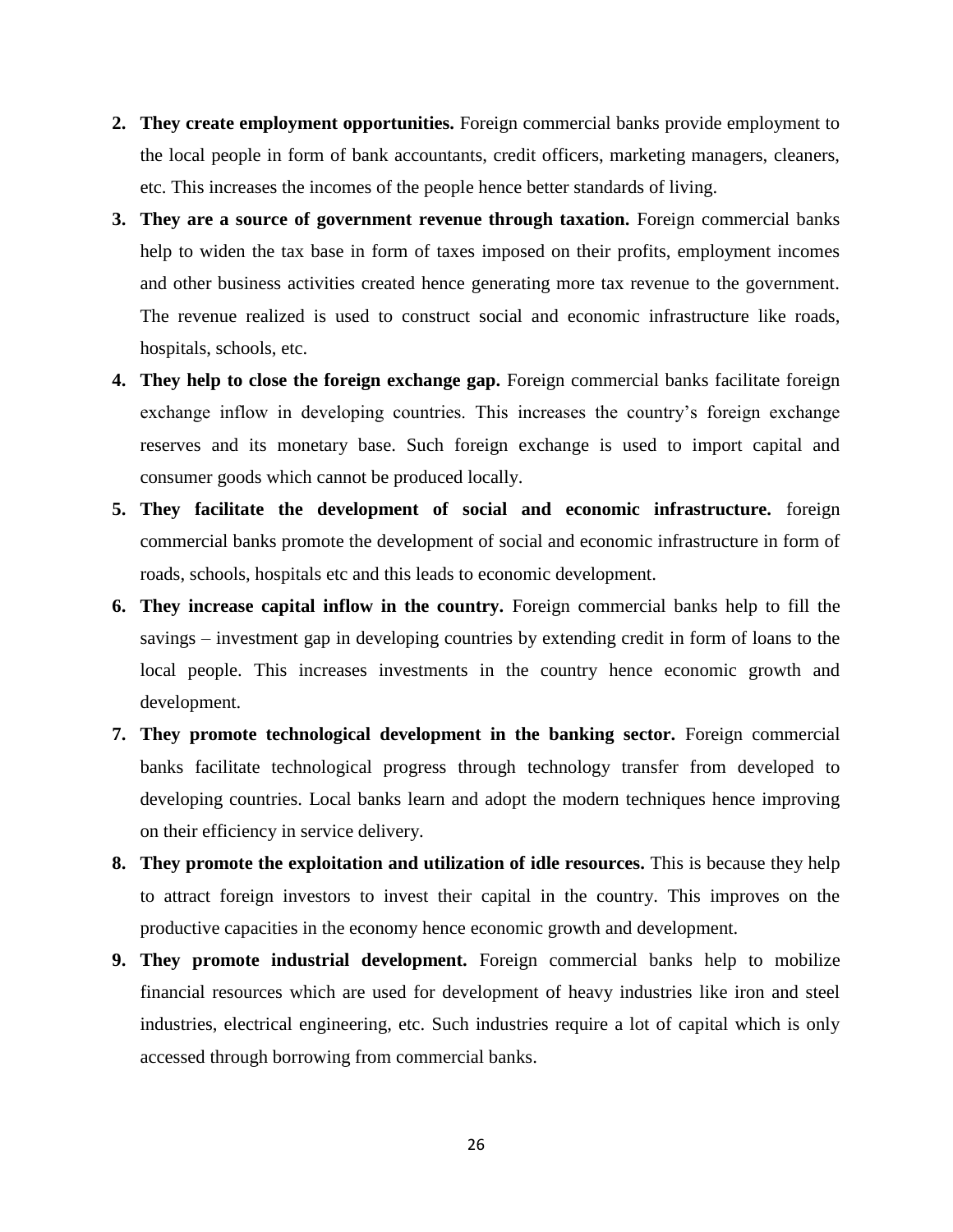- **10. They promote entrepreneurial skills in the economy.** Foreign commercial banks help to train the local individuals with the necessary managerial skills required to operate modern banking enterprises. This helps to close the man-power gap in developing countries.
- **11. They promote good international relationships between their countries of origin and other countries where their business activities are extended.** This enhances mutual understanding among countries.
- **12. They help to promote and facilitate international trade.** This is because they finance export and import trade by providing foreign exchange and money transfer services to traders.

#### **NEGATIVE**

- **1. They lead to profit repatriation.** Foreign commercial banks tend to plough back profits made to their home countries instead of re-investing them where they operate. This leads to low capital accumulation in the economy.
- **2. They worsen the problem of unemployment in the economy.** This is because they mainly employ foreigners especially the top officials and they use capita intensive techniques of service delivery hence technological unemployment.
- **3. They accelerate regional income inequalities in the economy.** This is because most of their banking activities are mainly concentrated in urban areas neglecting the rural areas. This creates regional imbalance.
- **4. They discourage the development of local financial institutions.** This is because foreign commercial banks have huge capital and have the capacity to operate on a large scale and provide better quality services to their customers at competitive rates. This undermines the growth of the local banking sector.
- **5. They limit the successful implementation of the monetary policies.** This is because the central bank has little control over their activities.
- **6. They interfere in the politics of developing countries.** Foreign commercial banks use their economic power to influence national policies and politics of the countries in which they operate in their favour. This results into loss of independence in local decision making.
- **7. They lead to divergence between private and society interests.** This is because foreign commercial banks aim at maximizing profits at the expense of the society. Some of their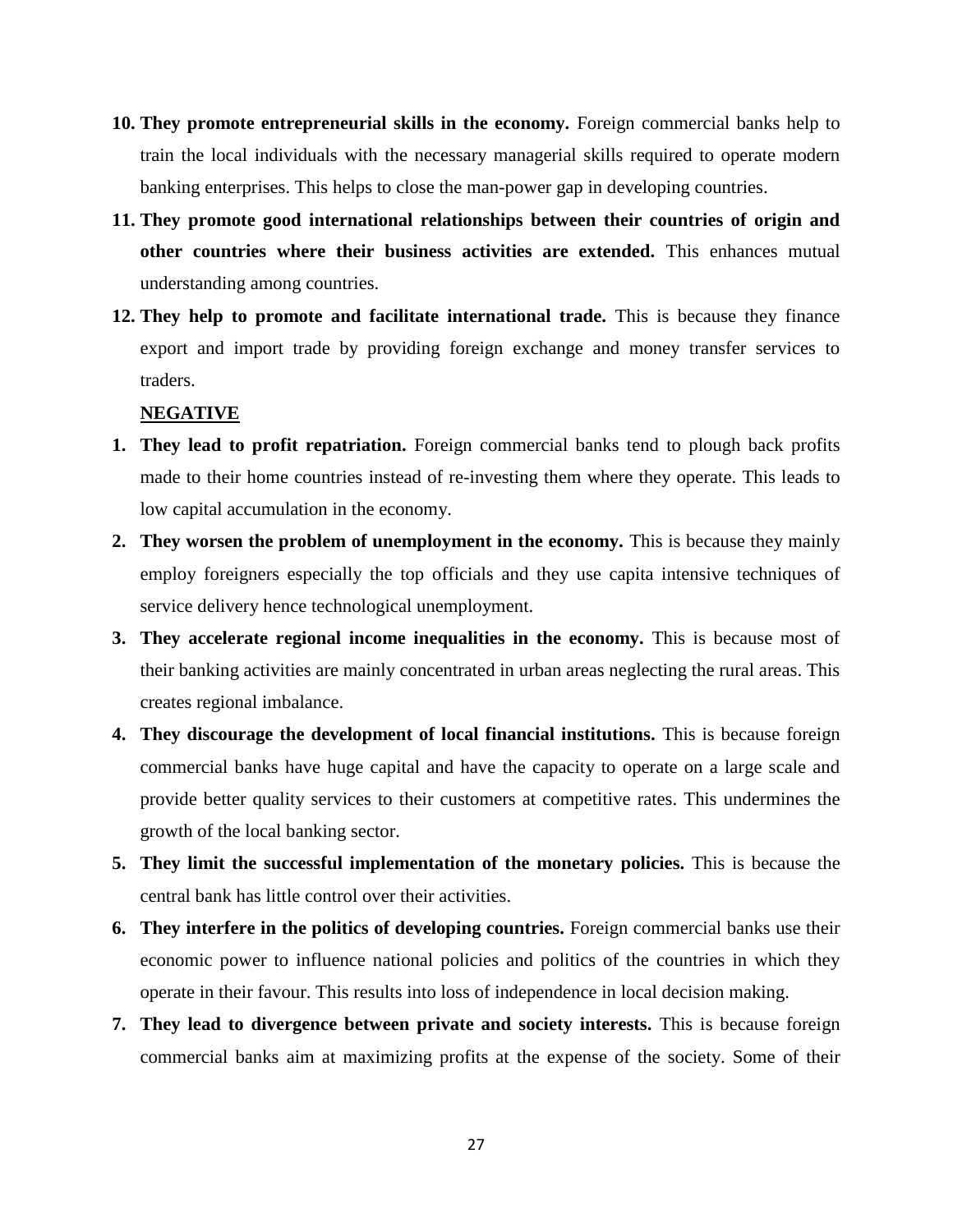policies are not in line with the national development goals like poverty eradication, rural development.

- **8. They encourage rural – urban migration.** This is because most of their business activities are concentrated in urban centres due to poor infrastructure in rural areas. This leads to congestion in urban areas and other negative effects.
- **9. They undermine the provision of banking services to small scale local investors.** This discourages the production of cheap goods and services for the local people.
- **10. Etc.**

## **PROBLEMS FACED BY COMMERCIAL BANKS IN LDCS/ UGANDA**

- 1. Limited credit worthy customers. Many borrowers fail to pay back the loans and this affects the activities of commercial banks.
- 2. Ignorance of the public on the importance and the functions of the commercial banks.
- 3. The poor infrastructure such as bad roads, unreliable power supply especially in rural areas hinders the activities of commercial banks and makes coordination with different branches difficult.
- 4. The concentration of commercial banks in urban areas limits the ability of these banks to mobilize savings. Most commercial banks are situated in urban centres neglecting rural areas.
- 5. The rampant corruption and embezzlement of funds by bank officials weakens their performance.
- 6. High level of competition among these commercial banks increases their costs of operation as a lot of money is spent on advertising and promotion activities. This limits their fast expansion.
- 7. The large subsistence sector in the economy. The proportion of the subsistence sector in Uganda is still big whereby people do not use money in their economic activities. So they neither borrow nor deposit in banks.
- 8. The low levels of incomes of most people in the country limits the level of savings as well as deposits in commercial banks since people use the little income to survive.
- 9. Economic conditions such as inflation, high interest rates on loans discourage people from depositing and borrowing.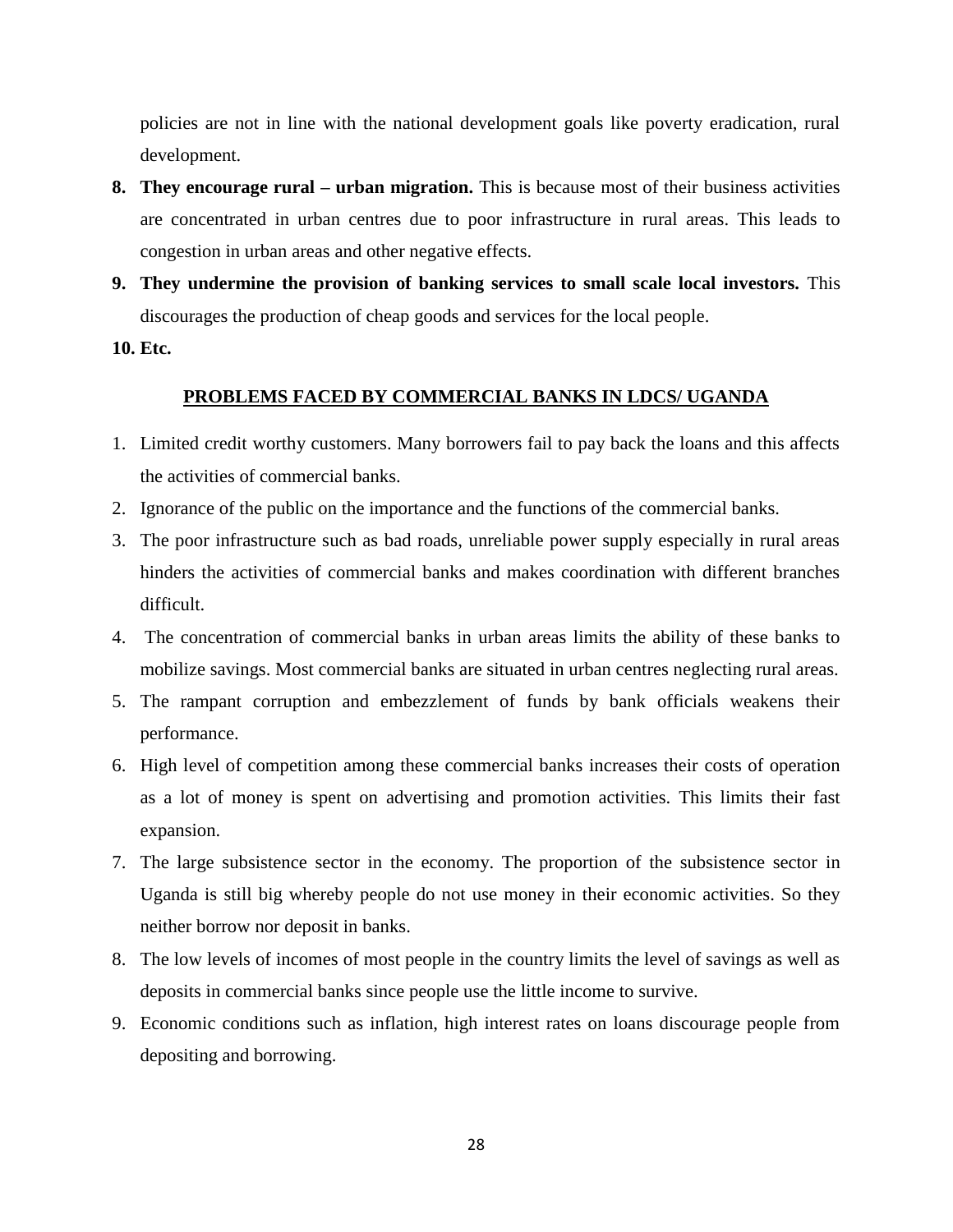- 10. Inadequate capital to stock modern equipments. Most banks have limited funds to equip all their branches with modern sophisticated machines necessary for their activities.
- 11. Conditionarities from the central bank. The activities of commercial banks are highly influenced by the central bank depending on the development objectives of the country. This interferes with the objectives of the individual commercial banks. This is common with a restrictive monetary policy.

#### **NON-BANKING FINANCIAL INTERMEDIARIES**

These are financial institutions that receive deposits from the public, give out medium and long term loans at low interest rates but do not create credit.

Examples of non-banking financial intermediaries in Uganda include;

- **Example 1** Development banks (A development bank is a non banking financial institution set up to finance long term development projects in a country).
- **Post bank Uganda**
- **Insurance companies**
- **Building societies**
- Housing finance institutions e.g. housing finance company of Uganda.
- **B** Savings and credit schemes.
- **Example 3** Social security fund e.g. NSSF (National Social Security Fund)
- **A** Etc.

#### **FUNCTIONS OF NON – BANKING FINANCIAL INTERMEDIARIES**

- **They give loans to the public (mainly medium and long term loans)**
- They accept peoples' deposits and safeguard them.
- They ensure social security for the public e.g. NSSF.
- **They encourage trade.**
- **They indemnify those who incur losses in case of insurance companies.**
- **They finance long term projects.**
- They supplement the activities of commercial banks.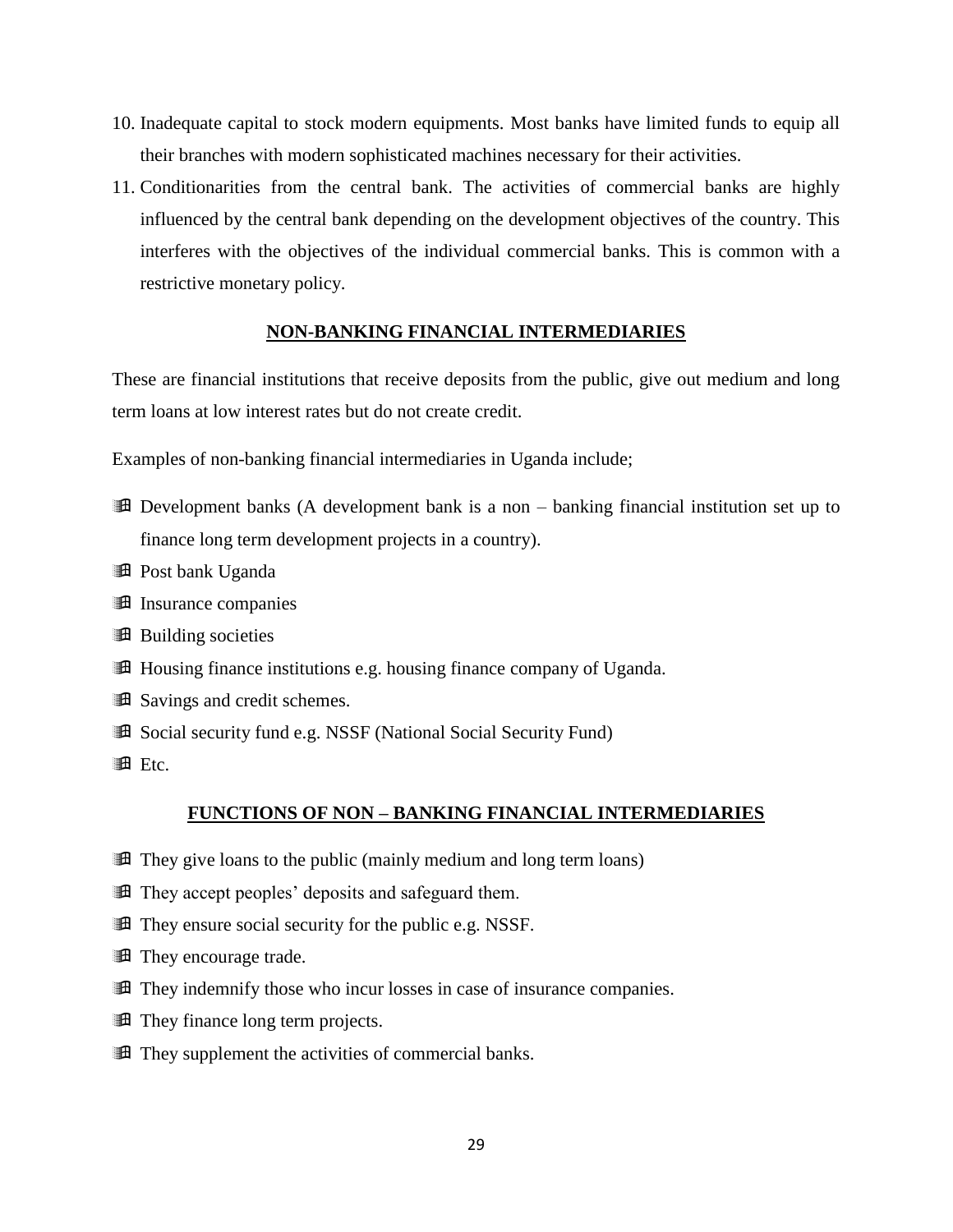## **THE ROLE OF NON – BANKING FINANCIAL INTERMEDIARIES IN LDCS/ DEVELOPMENT OF AN ECONOMY**

- **1. Promote savings.** They supplement the efforts of commercial banks in mobilizing savings through their expert financial services.
- **2. They finance long term projects which have long gestation period and high risks but with a big potential for growth and development of the economy** e.g. construction of dams, roads, airports, etc.
- **3. Encourage investment.** They undertake investments using the savings mobilized e.g. they invest in securities which facilitate the process of capital formation and economic growth.
- **4. They create job opportunities for the nationals.** This enables people to earn income and improve their standard of living,
- **5. They help in the development of the agricultural and industrial sectors** by advancing loans to them as well as giving technical advice.
- **6. They facilitate rural development** since they are spread through the country e.g. cooperative societies mobilize rural savings under savings and credit schemes.
- **7. Promote entrepreneurship.** They advance credit to the indigenous entrepreneurs e.g. women groups, rural peasant farmers and small scale industrialists. They do so on soft terms.
- **8. They provide competition for the banking financial intermediaries** which improves the quality of services offered.
- **9. Contribute revenue to the government** by paying taxes and the revenue collected is used to construct social economic infrastructure.
- **10. Develop labour skills.** They provide training facilities to their employees in order to produce efficient workers and this contributes to human capital development.

## **IMPORTANT TERMS**

## **1. Term deposits**

These refer to customers' deposits on both savings and fixed deposit accounts so it is in two forms;

## a) **Time deposits**

These are customers' deposits on fixed deposit accounts. Such deposits earn higher interests because withdrawals are made only at the expiry of the agreed time.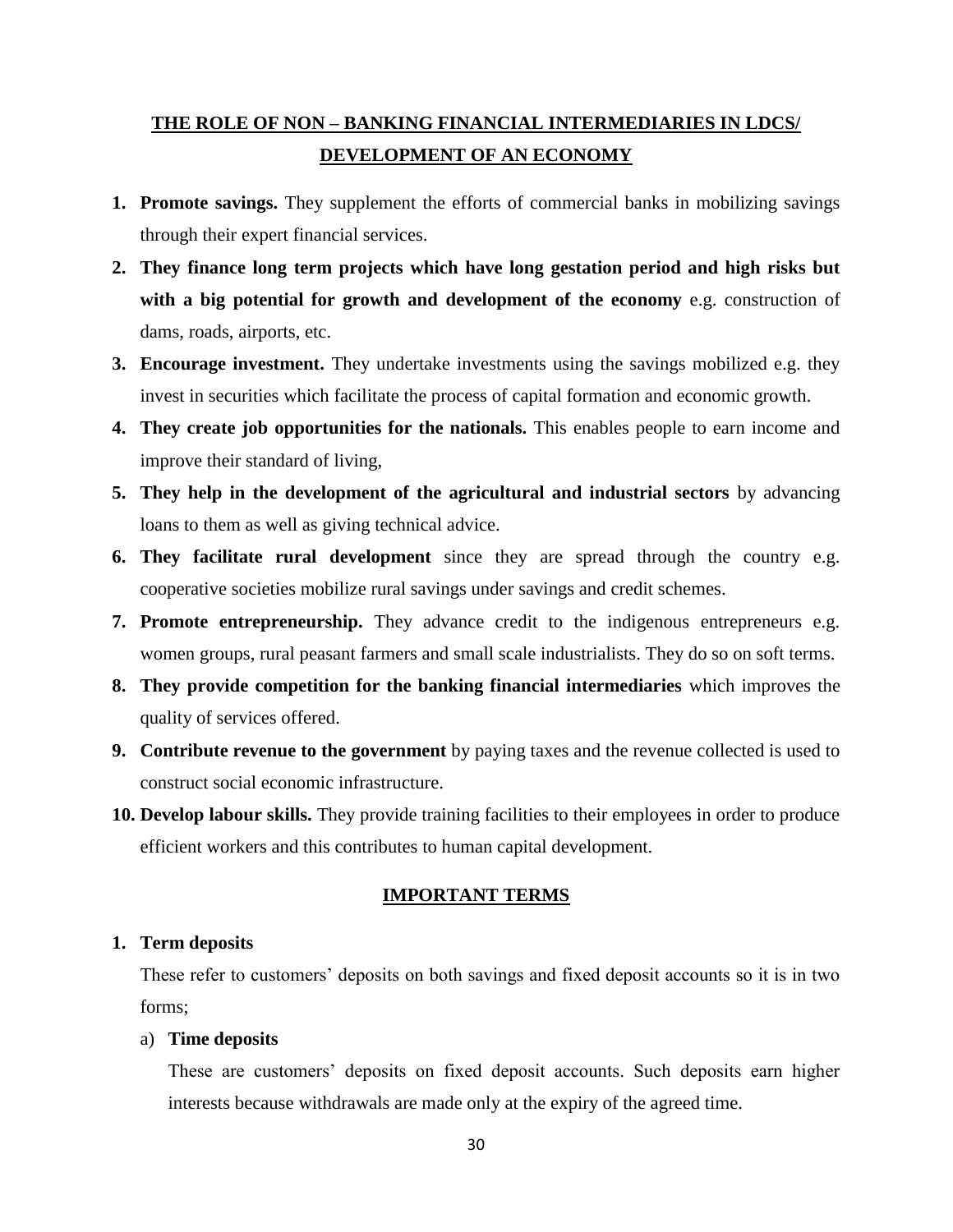#### b) **Savings deposits**

These are customers' deposits on savings accounts. They earn relatively low interest rates because customers can withdraw their money at particular times.

#### **2. Demand deposits**

These are customers' deposits that are on checkable accounts for example deposits on current accounts. Such deposits normally do not attract interest because withdrawals are made at any time and it is difficult for commercial banks to invest this money elsewhere.

### **CENTRAL BANKING**

A central bank is a government owned financial institution established to control other financial institutions and ensure economic stability in the country.

The central bank in Uganda is the **"Bank of Uganda."**

## **FUNCTIONS OF THE CENTRAL BANK**

- **1. Issuing of currency.** The central bank has the sole authority to issue the country's currency that circulates within the country i.e. it is the one responsible to order for minting of coins and printing of bank notes that act as legal tender within the country.
- **2. It acts as a banker to the government and government institutions i.**e. it accepts the deposits from the government and safeguards such deposits as well as providing other banking services.
- **3. It is a banker to commercial banks and other financial institutions i.e.** it accepts and safeguards deposits from commercial banks and acts as a clearing house to settle inter-bank indebtedness.
- **4. It acts as a banker to international agencies operating within the country e.g.** IMF, Red Cross, F.A.O, UN agencies.
- **5. It controls the amount of money in circulation.** The central bank uses the tools of monetary policy to regulate the amount of money in circulation and ensure economic stability.
- **6. It manages the country's debt (public debt).** The central bank is responsible for keeping an up-to-date profile/ record on the country's total indebtedness.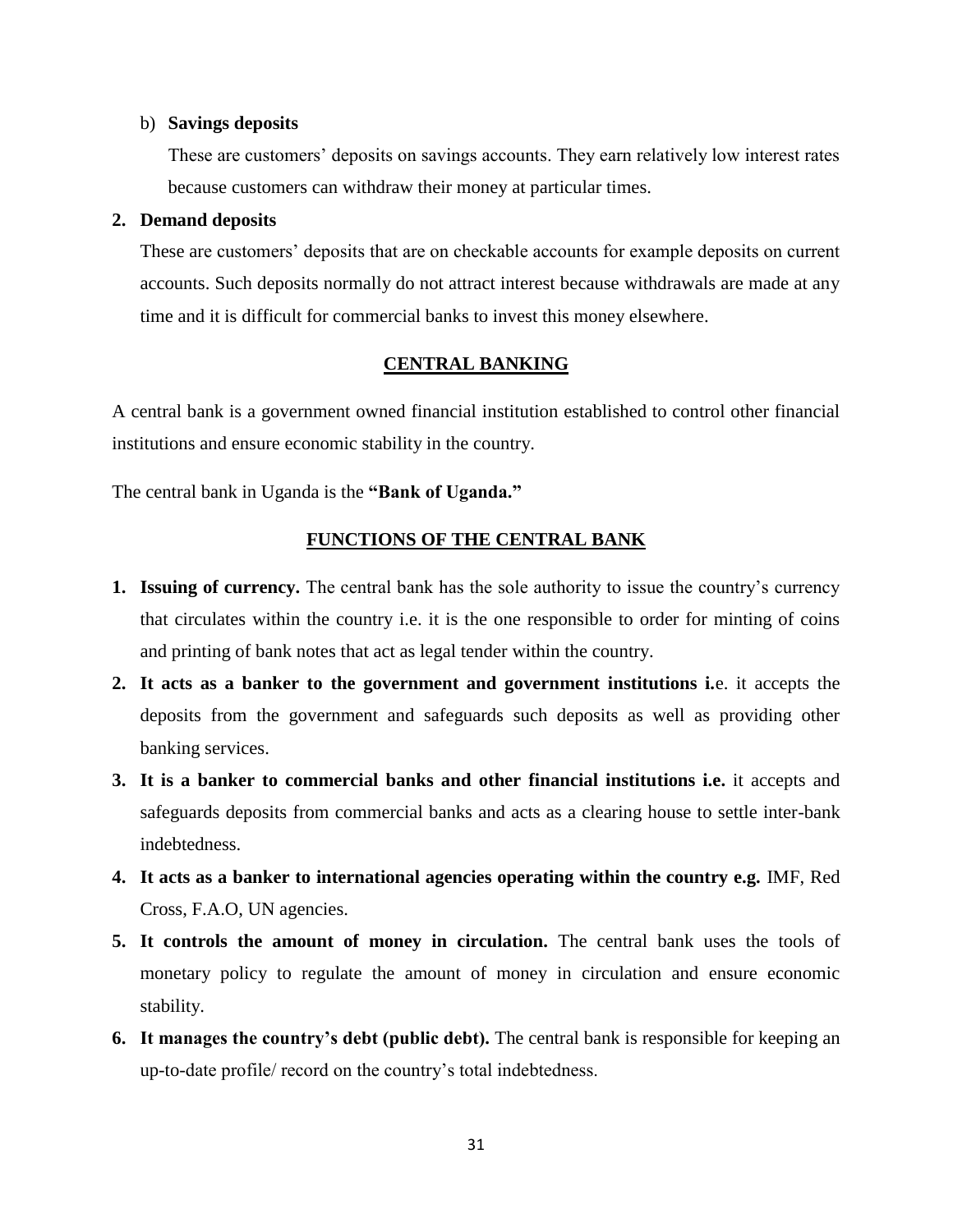- **7. It advises the government on monetary and economic issues e.**g. formulating budgets, taxation, devaluation and other economic policies.
- **8. It is responsible for the control and supervision of all commercial banks and other**  financial institutions i.e. it ensures that peoples' money is not at risk through close monitoring and supervision of these institutions.
- **9. It acts a custodian of foreign reserves.** The central bank acts as the manager of foreign reserves in the country.
- **10. It regulates foreign exchange rates.** The central bank is responsible for the day-to-day management of foreign exchange operations carried out by forex bureau.

## **MONETARY POLICY**

Monetary policy refers to the deliberate attempt by the government through the central bank to regulate the amount of money in circulation so as to attain objectives of development such as price stability, stable economic growth rates, full employment and balance of payments equilibrium.

## **OR**

Monetary policy refers to the guidelines taken by the government through the central bank to regulate and control the amount of money supply in an economy in order to influence the level of economic activities.

## **OBJECTIVES OF MONETARY POLICY**

- **1. To attain and maintain full employment level in the economy.** This is achieved through expansionary monetary policy through encouraging lending to productive sectors like the agricultural sector thereby increasing employment opportunities.
- **2. To maintain stable balance of payments position.** This is achieved through use of selective credit control that promotes domestic manufacturing sectors with a view of increasing exports which helps in increasing the country's foreign exchange earnings while discouraging importation hence improving the country's B.O.P position.
- **3. To ensure stability in exchange rates** by regulating inflow and outflow of foreign exchange currencies.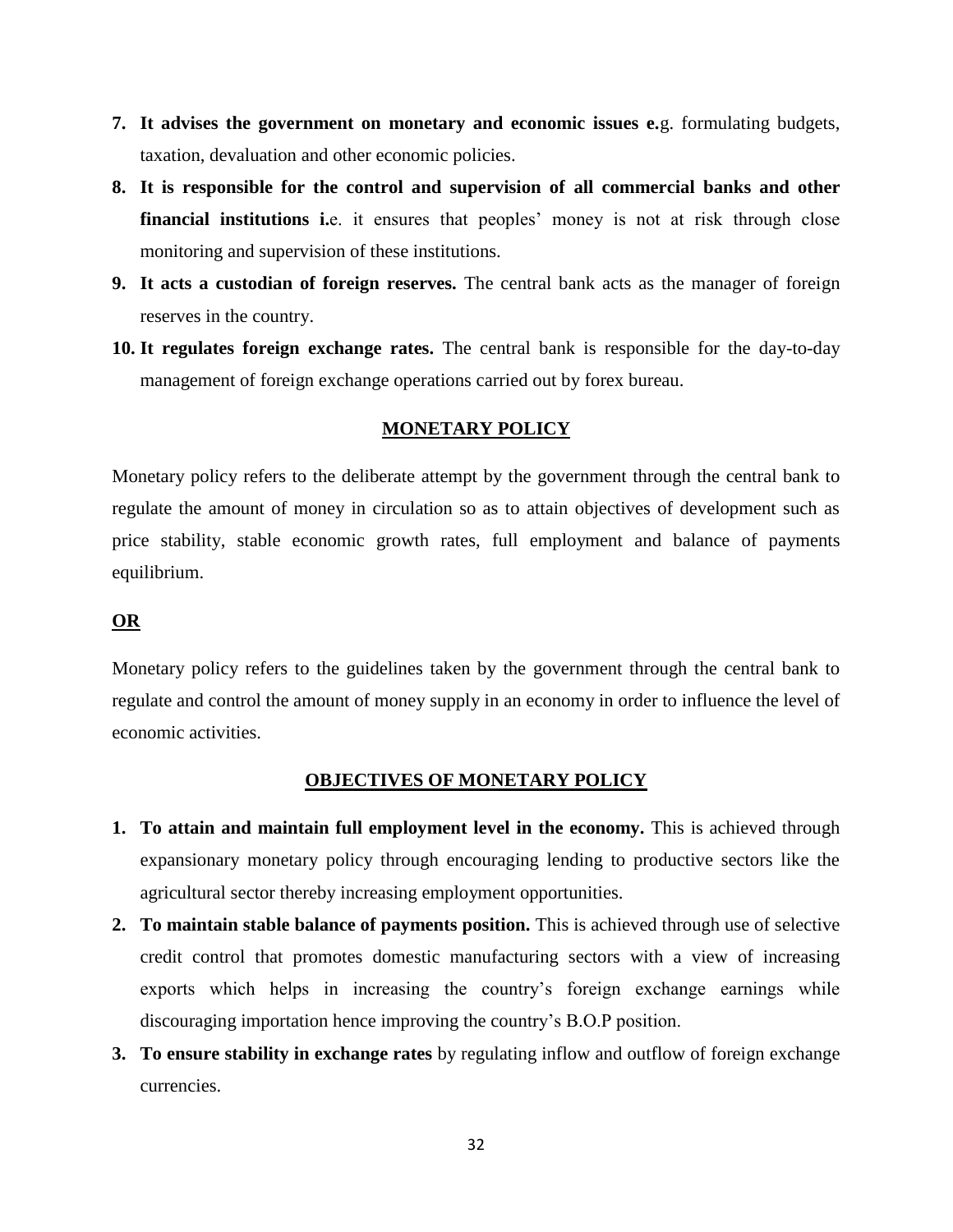- **4. To maintain domestic price stability.** This is achieved through use of restrictive monetary policy that helps in controlling aggregate demand eventually stabilizing prices.
- **5. To attain balanced growth and development of the economy.**
- **6. To attain equitable distribution of income.**
- **7. To stimulate economic growth and development.**
- **8. To create a broad and continuous market for government securities (bonds and treasury bills).**
- **9. To encourage growth of the financial sector.** This is mainly through promotion of expansionary monetary policies e.g. reduction in cash ratio, bank rate, reserve ratio in order to encourage commercial banks to lend to willing borrowers hence being able to grow through realizing higher profits from credit creation.
- **10. To foster savings of the community** through the manipulation of interest rates.

## **TOOLS (INSTRUMENTS) OF MONETARY POLICY**

These are the various methods adopted by the central bank to control credit (money supply).

Credit control is the government policy/ measures through the central bank to regulate lending by commercial banks in order to influence the level of economic activities/ in order to achieve desired macro-economic activities such as price stability, full employment and B.O.P equilibrium.

During inflation, the central bank adopts measures to reduce money in circulation. Such measures constitute what we call **restrictive/ contractionary/ tight monetary policy.**

During a deflation; the central bank adopts measures that increase money in circulation. Such measures constitute what we call **expansionary monetary policy.**

These tools include:

#### **1. The Bank rate**

This is the rate at which the central bank advances loans to commercial banks. During inflation, the central bank raises the bank rate which forces commercial banks to increase the interest rate as well on loans to their customers. This discourages borrowing hence the supply of money falls. In case of a deflation, the central bank lowers the bank rate which influences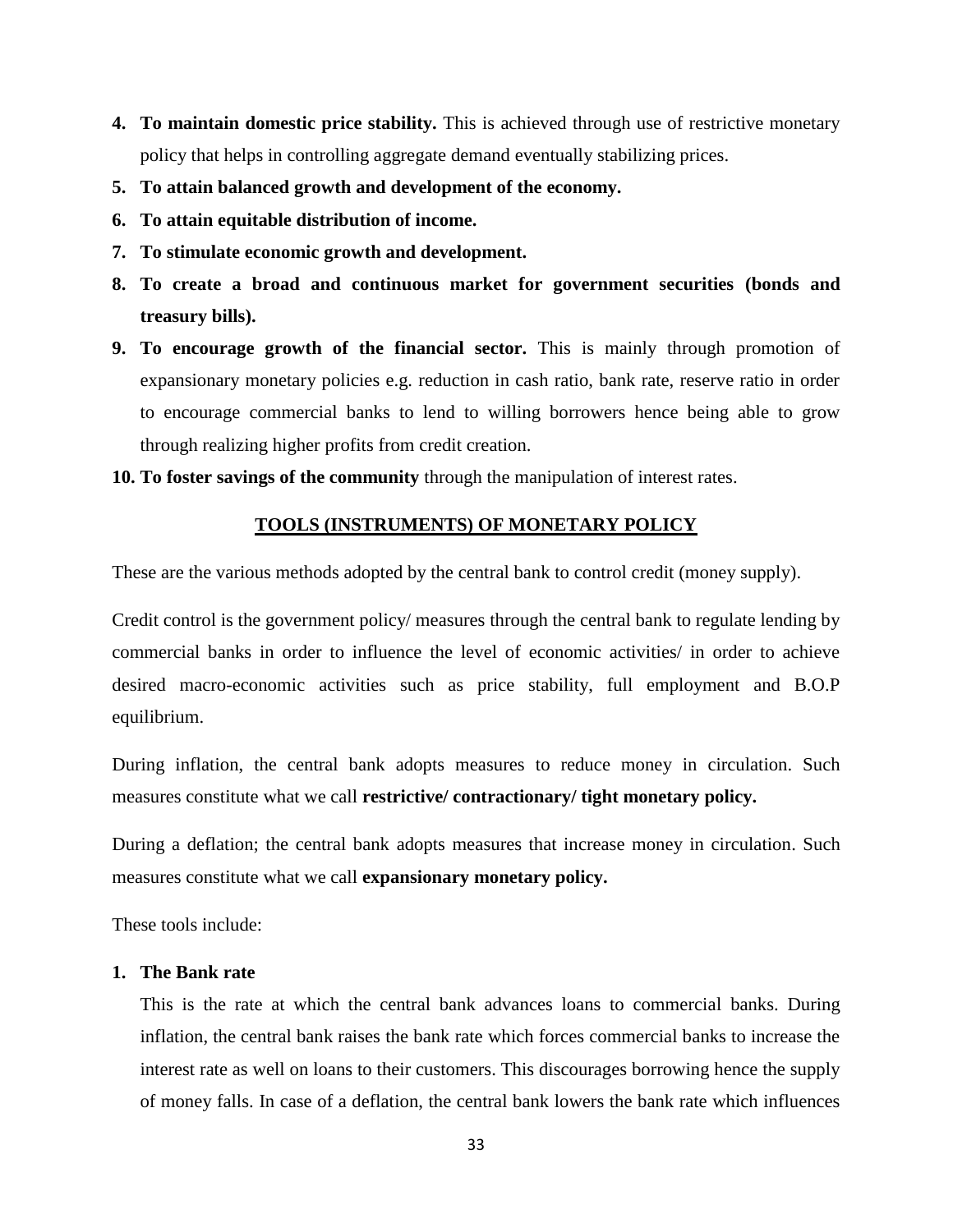commercial banks to reduce interest rates to their customers thereby encouraging borrowing and hence increase in money supply.

### **2. Open market operation (O.M.O)**

This is the sale or purchase of government securities by the central bank to and from the public through an open market. During inflation, the central bank sells securities to the public and individuals who buy the securities write out cheques through their commercial banks paying the central bank. This reduces the money available to commercial banks and finally their lending capacity is reduced. In case of a deflation, the central bank buys the securities from the public hence injecting more money in circulation.

#### **3. Legal reserve requirement.**

This is the proportion of customers' deposits that by law commercial banks are supposed to deposit with the central bank. During inflation, the legal reserve requirement is increased which reduces loanable funds available with commercial banks as well as money supply. In times of a deflation, the legal reserve requirement is reduced enabling commercial banks to give more loans to the public hence increasing money supply.

## **4. Special deposits (supplementary reserve deposits)**

This is the additional deposit which commercial banks are required to keep with the central bank over and above the legal reserve requirement. Special deposits are increased during high inflation rates to discourage borrowing and reduced during times of a deflation/ recession to encourage lending by commercial banks.

#### **5. Selective credit control**

This tool is commonly used during times of high inflationary rates. The tool involves the central bank directing commercial banks to advance loans to a few priority sectors of the economy like agriculture and industry and deny the other sectors. This reduces the number of sectors getting loans hence reducing money supply. During a deflation, the selective credit control tool is abolished.

#### **6. Margin requirement**

This is the difference between the value of the collateral security required to acquire a loan and the actual amount of the loan advanced. During inflation, the central bank raises the margin requirement which makes borrowing expensive hence a decrease in money supply.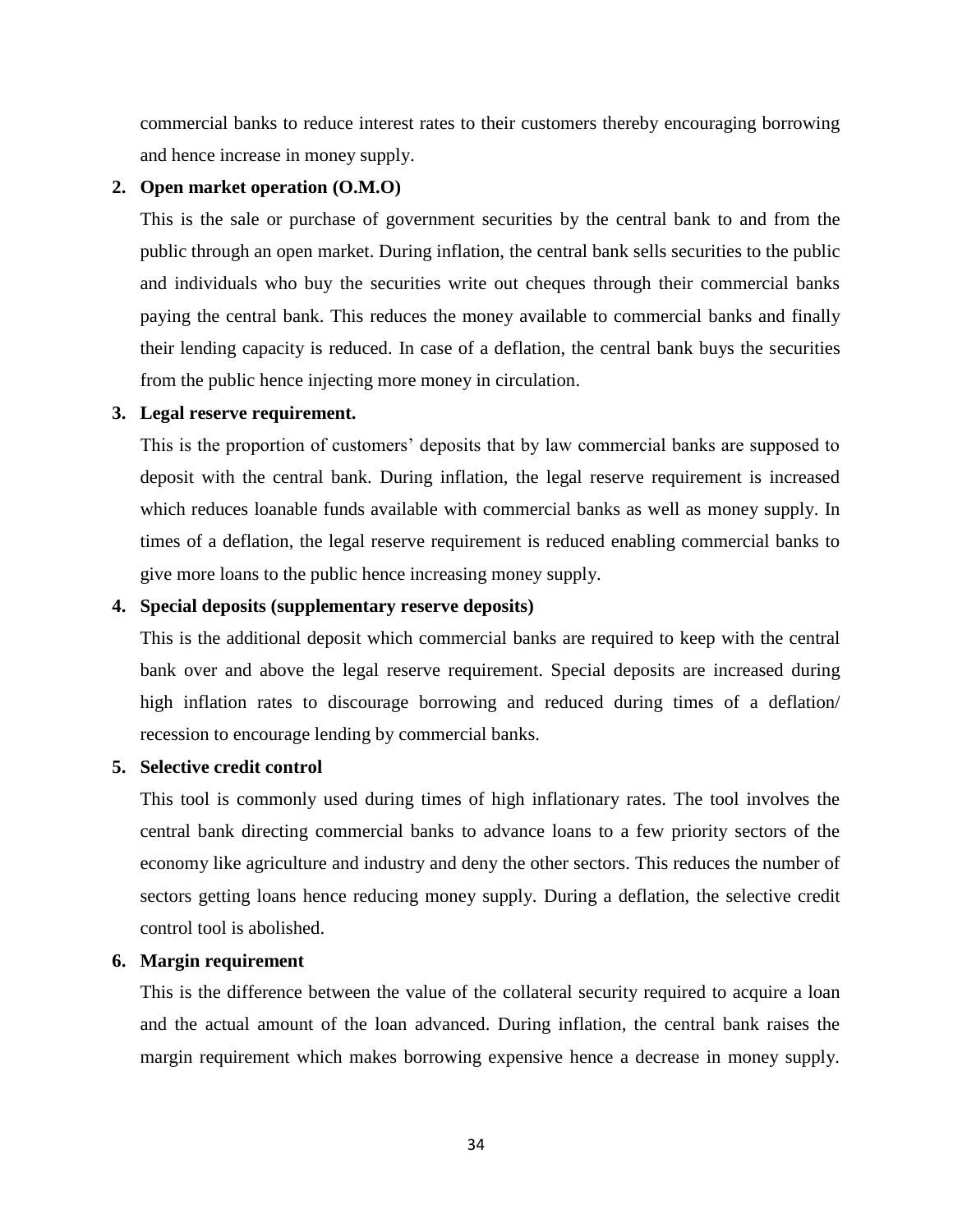During a deflation, the central bank lowers the margin requirement and borrowing becomes cheap hence increasing money supply in the economy.

### **7. Moral suasion**

This involves the central bank appealing to/ requesting/ persuading commercial banks to behave in a specific way when extending credit for purposes of regulating money supply. The central bank does this by writing letters or circulars to commercial banks. The commercial banks do what they are told because they depend on the good will of the central bank for their operations.

## **8. Direct action (direct government intervention)**

The central bank at times issues orders to commercial banks to advance more or less loans as may be required to control money supply. The central bank does not give any financial accommodation to all banks that may fail to comply. Actions taken may include;

- **Refusal to grant loans**
- **Example 3** Monetary penalties.
- **Example 1** Changing the terms and conditions of rediscounting.
- **Refusal to grant rediscount facilities among others.**

## **9. Cash ratio**

This is the percentage of commercial bank deposit that must be kept in cash form to meet the cash demands of the depositors. The percentage is increased during periods of high inflation rates to reduce the money available for lending and reduce money supply and reduced when the central bank wants to increase the amount of loanable funds and money supply.

## **10. Rationing of credit**

This involves the central bank prescribing the maximum amount in terms of loans that commercial banks should give in a period of time or how much commercial banks can get from the central bank in terms of advances. During inflation, the central bank limits the amount of loans advanced to commercial banks i.e. they can only borrow up to a certain limit hence reducing money supply. During a deflation, the maximum is raised or waived off altogether.

## **11. Currency reforms**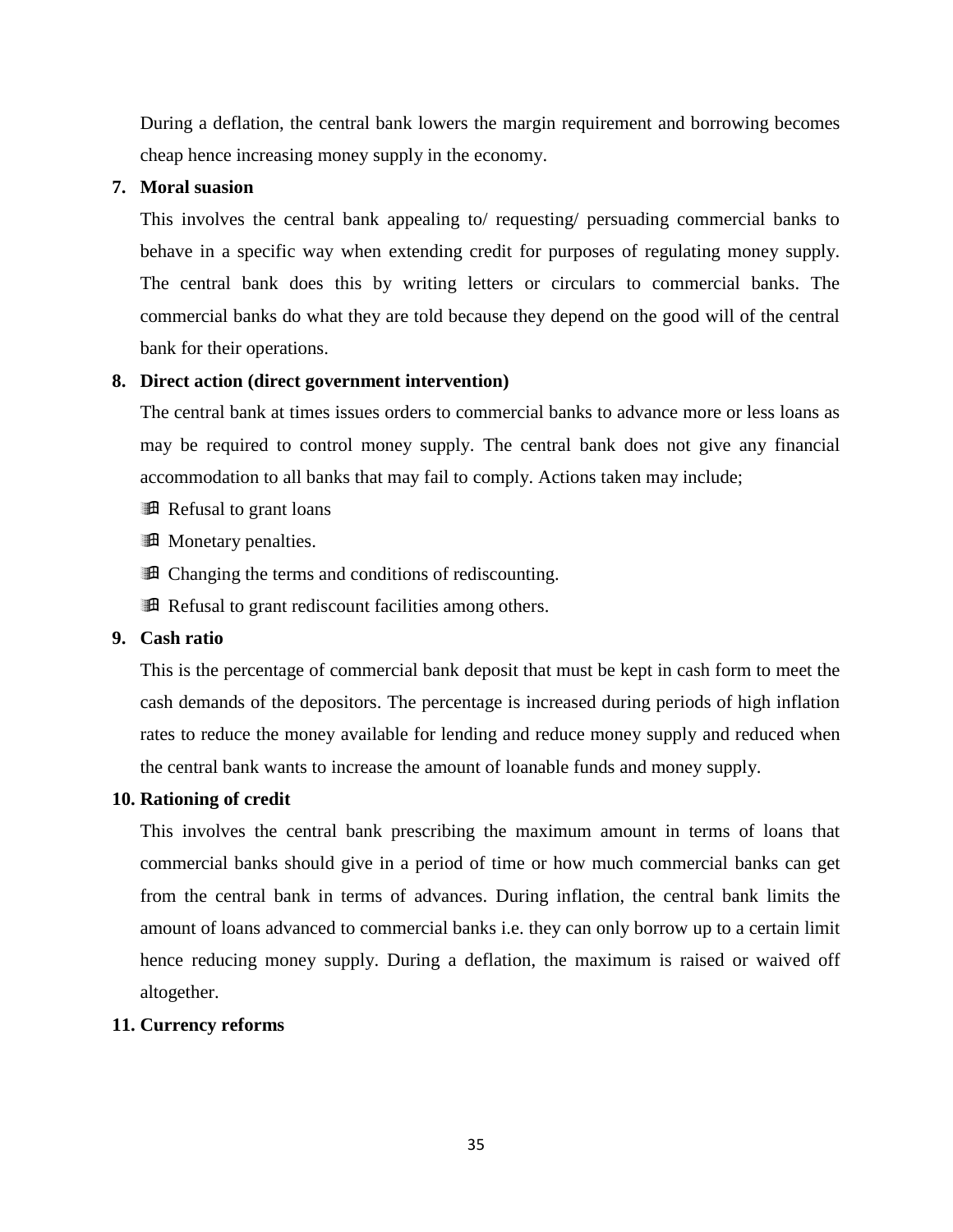The central bank through the banking institutions and other financial intermediaries withdraws the existing legal tender from circulation and issues new currency after reducing the value of the one in circulation by a given proportion.

For example the government of Uganda made a currency reform and introduced new currency in 1987.

## **FACTORS THAT INFLUENCE THE SUCCESSFUL IMPLEMENTATION OF MONETARY POLICY**

- 1. The degree of awareness of the public of the open market operations.
- 2. The level of liquidity in commercial banks.
- 3. The degree of liquidity preference of the population/ people.
- 4. The size of the subsistence sector/ the degree of commercialization of the economy.
- 5. The level of control of the economy by foreign owned commercial banks.
- 6. The level of development/ availability of money markets.
- 7. The degree of conflict in government objectives
- 8. The level of use of commercial banks due to degree of ignorance of the use of commercial banks; degree of illiteracy; the credit worthiness of customers; availability of collateral security.
- 9. The distribution of commercial banks/ the level of development of commercial banks.
- 10. The degree of political interference.

## **FACTORS THAT LIMIT THE SUCCESSFUL IMPLEMENTATION OF MONETARY POLICY IN LDCS/ UGANDA**

- **1. Excessive liquidity among the commercial banks.** Many commercial banks enjoy a lot of liquidity and rarely borrow from the central bank hence making the use of the bank rate as a tool of monetary policy ineffective.
- **2. Domination of foreign commercial banks which are not under direct control of the central bank.** Many of these banks receive money from their parent organizations overseas. This makes it hard for the central bank to regulate their activities.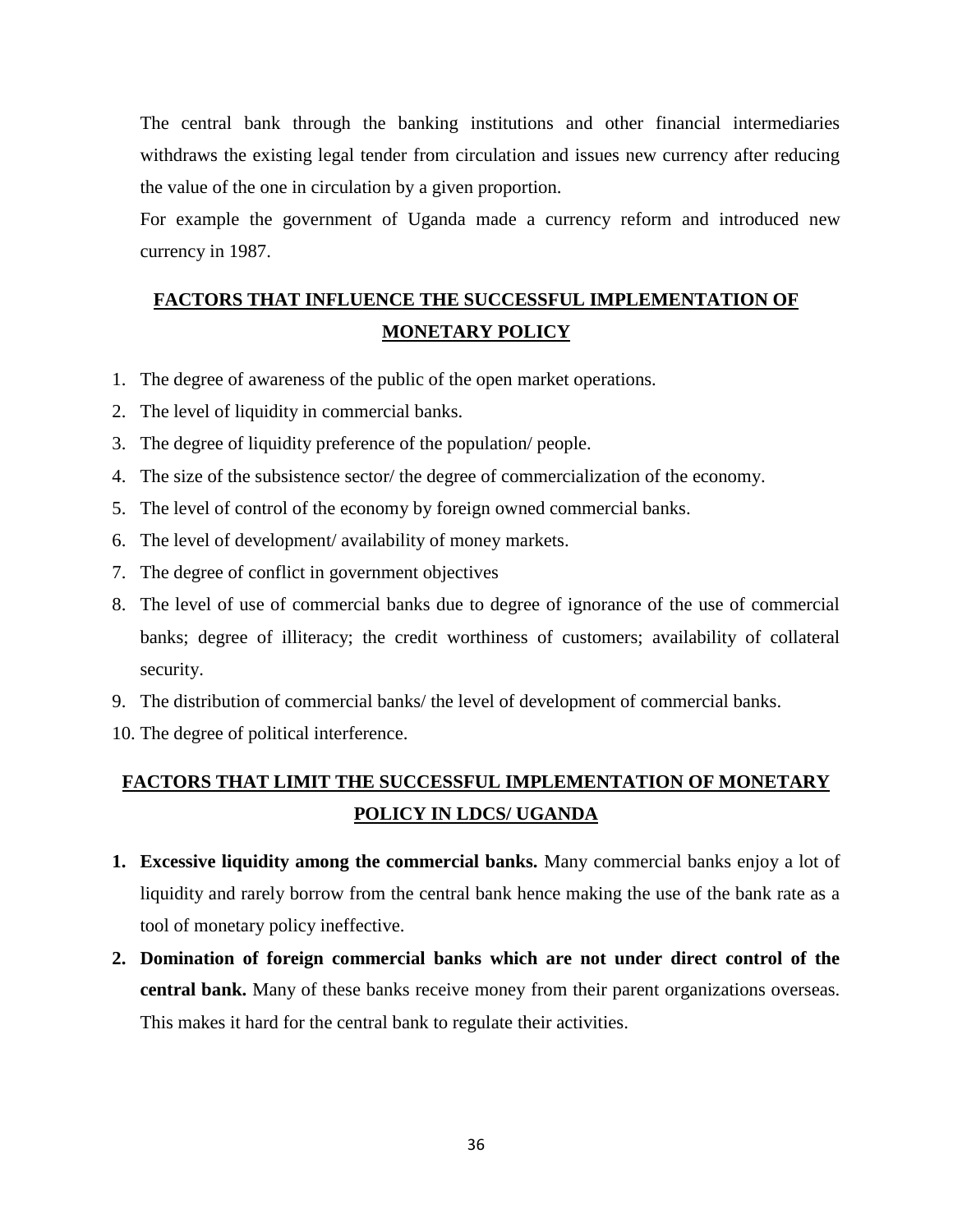- **3. High liquidity preference among the public.** This leads to limited use of commercial banks. The central bank cannot have effective control over money that is outside the banking system.
- **4. Ignorance of the public about the facilities offered by commercial banks.** For example many people are ignorant about open market operations hence do not buy government securities whenever they are declared. This limits the effectiveness of open market operation as a tool of monetary policy.
- **5. Unfavourable external influence** such as IMF conditionarities that are at times not in line with the monetary policy objectives.
- **6. Underdeveloped money and capital markets.** In Uganda and other LDCs, money and capital markets are underdeveloped. This limits the effectiveness of open market operations as the buying and selling of government securities is made difficult.
- **7. Rampant corruption and bribery by commercial banks in the implementation of some tools (**such as selective credit control) limits the effectiveness of monetary policy.
- **8. Government interference in the activities of the central bank** for example ordering it to print more money to finance budgeted deficits. This affects the effectiveness of monetary policy.
- **9. Poor distribution of commercial banks/ urban concentration of commercial banks.** Most of the commercial banks are concentrated in towns limiting the effectiveness of the monetary policy in rural areas.
- **10. Persistent inflation in the country.** Persistent inflation leads to continuous loss of value in the country's currency hence people fear to deposit their money in banks because after a long time, it would have lost value. They prefer to invest it in physical assets and this limits deposits which makes monetary tools inefficient.
- **11. Limited effective use of commercial banks** due to low incomes, limited collateral security, high level of illiteracy, few creditworthy borrowers among others.
- **12. Conflicting government objectives.** The government and the central bank at times have conflicting objectives. This is because if the government wants to achieve its objectives, it increases its expenditure yet the central bank pursues a restrictive monetary policy so as to achieve objectives like price stability making the implementation of monetary policy difficult.